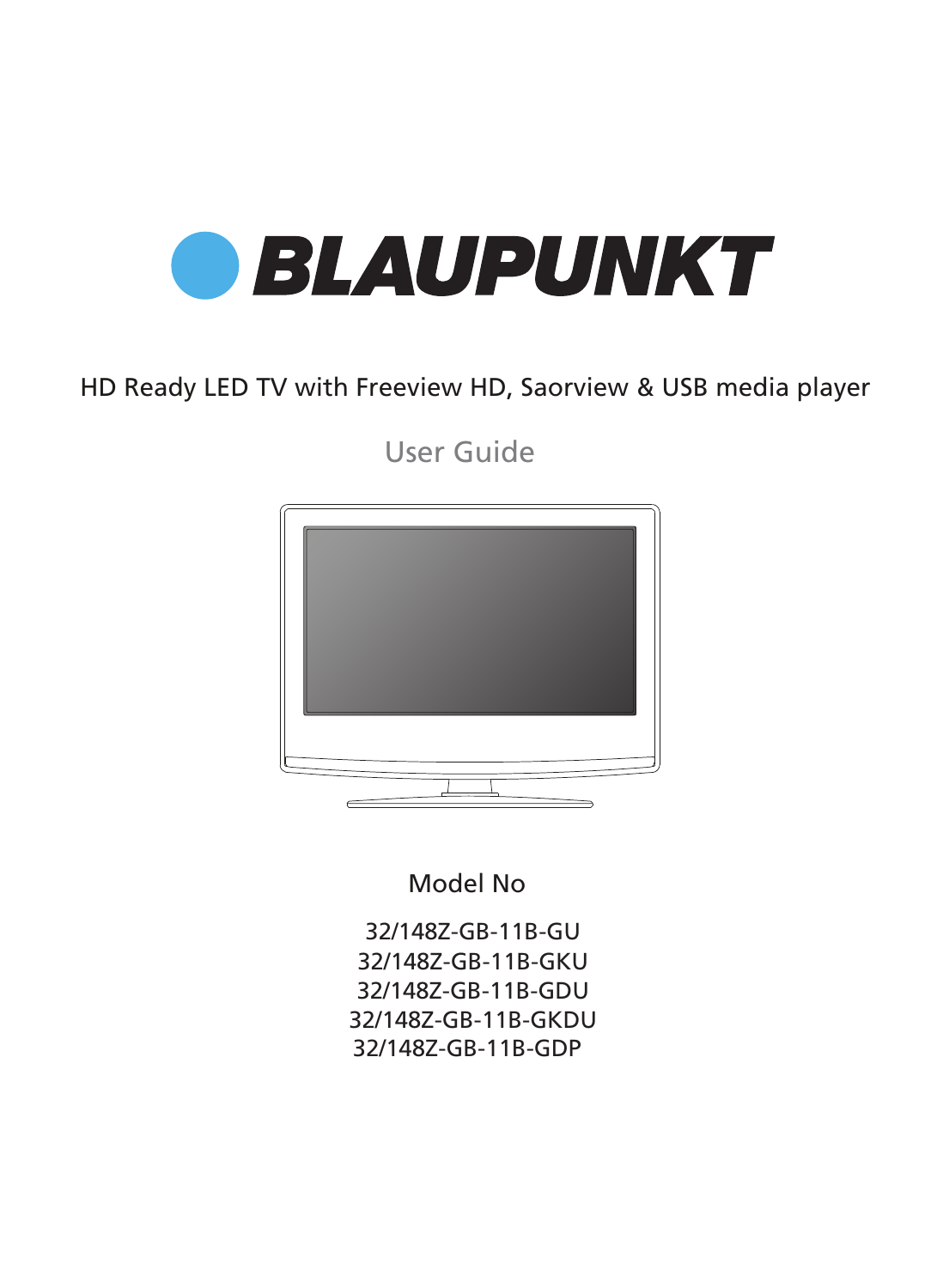### **Important safety instruction**



#### **CAUTION ISK OF ELECTRIC SHOCK DO NOT OPEN**



### **Please read these instructions. All the safety and operating instructions should be read before the appliance is operated.**

#### **Warnings**

• Television sets with 40" screens or more must be lifted and carried by at least 2 people.

This television does not contain any parts that are serviceable by the user. In case of a fault, contact the manufacturer or authorised service department. Exposing the internal parts inside the TV may endanger your life. The manufacturers guarantee does not extend to faults caused by repairs carried out by unauthorised third parties.



To prevent spread of fire, keep candles or other open flames away from this product at all times

• To reduce the risk of fire, electric shock or damage to the TV, do not expose it to dust, rain or moisture. Never expose the TV to dripping or splashing and do not place objects filled with liquids on or near the TV.

• Do not connect any external devices (DVD player, games console etc) when the TV is switched on. Disconnect both the TV and device from the mains before connecting. Only switch appliances on when the connection process is complete.

Do not place the television in a confined space and do not obstruct the ventilation openings at the rear of the television.

• When installing on a wall, ensure the TV is at least 5cm from the wall for ventilation.

• Always ensure that the TV's ventilation openings are not covered with items such as newspapers, tablecloths, curtains, etc.

• Dispose of this television and any components including batteries in an environmentally friendly manner. If in doubt, please contact your local authority for details of recycling.

• Ensure this TV is used in moderate climates only.

#### **WARNING: Never place a television set on an unstable location. A television set may fall, causing serious personal injury or death. Many injuries, particularly to children, can be avoided by taking simple precautions such as:**

Use cabinets or stands recommended by the manufacturer of the television set.

• Only use furniture that can safely support the television set.

• Ensure the television set is not overhanging the edge of the supporting furniture.

• Do not place the television set on tall furniture (for example, cupboards or bookcases) without anchoring both the furniture and the television set to a suitable support.

• Do not place the television set on cloth or other materials that may be located between the television set and supporting furniture.

• Please educate children about the dangers of climbing on furniture to reach the television set or its controls.

If your existing television set is being retained and relocated, the same considerations as above should be applied.

### **Safety**

• For your safety, this appliance is fitted with a fused 3 pin mains plug. Should the fuse need to be replaced, ensure that any replacement is of the same amperage and approved with the BSI mark.

• Never try and replace the mains plug unless you have adequate qualifications and are legally authorised to do so. In the event that a replacement mains cable is required, contact the manufacturer for a suitable replacement.

• Never use the television if it is damaged in any way.

Always place the television on a flat level surface avoiding anywhere which may be subject to strong vibration.

• The ideal distance to watch the television is approximately five times the length of the diagonal measurements of the TV screen.

• Ensure the television is not placed on top of the power cable as the weight of the television may damage the cable and cause a safety hazard.

• Never place mobile phones, speakers or any other device which may cause magnetic or radio interference, near the television. If interference is apparent, move the device causing the interference away from the television.

• To disconnect the apparatus from the mains, please use the mains plug located on the underside/rear of the TV.

• Ensure that the mains plug is always easily accessible.

**WARNING: Excessive noise when using earphones and headphones can cause loss of hearing.**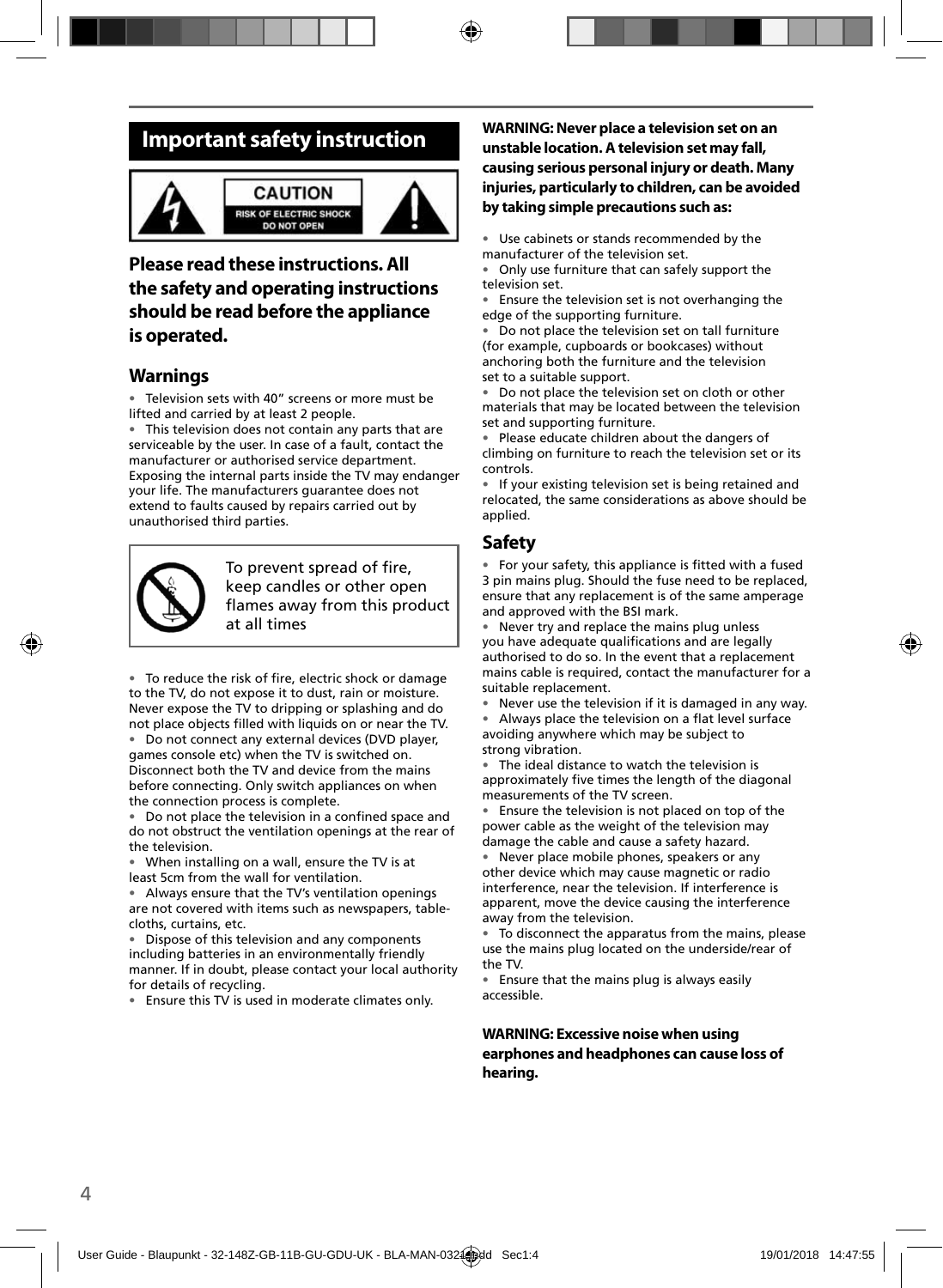### **Important safety instruction**



#### **Maintenance**

• To clean your TV, wipe with a soft, dry cloth. If the surfaces are extremely dirty, use a soft cloth dipped in a soap and water solution or a weak detergent solution.

• Never use alcohol, paint thinner or benzene to clean this unit.

• Before using a chemically treated cloth, read the instructions that came with the cloth carefully.

#### **CAUTION: If water or other liquid enters the television through the display panel surface, a malfunction may occur.**



### **Packaging**

The safest way to transport your item is in the original box/packaging - please save your packaging for this.

• You will need the original box/packaging in the event of warranty/service repair or support. We are unable to carry out warranty/service if you are unable to package the item correctly.

#### **Important information regarding use of video games, computers, captions or other fi xed image displays**

The extended use of fixed image program material can cause a permanent "shadow image" on the LCD/LED panel, also known as "screen burn".

This "shadow image" can appear in the background during normal viewing. This type of irreversible LCD/ LED panel deterioration can be limited by observing the following steps:

1. Reduce the brightness/contrast setting to a minimum suitable viewing level.

2. Do not display the fixed image for extended periods of time.

3. Turn the power off when not in use.

Examples of images that are more likely to cause "screen burn" are as follows (this is not an exhaustive list):

• TV channel logos: e.g. shopping channel logos and pricing displays - especially if they are bright and stationary. Moving or low-contrast graphics are less likely to cause ageing of the screen.

- Time displays.
- Teletext: Do not view a stationary page for a long period of time

• TV/DVD menus: e.g. listings of DVD disc content. • Pause mode: Do not leave the TV in pause mode for long periods of time, e.g. when watching DVDs or videos.

#### **Important: Once 'shadow image/screen burn' occurs, it will never disappear and is not repairable under warranty.**

### **How do I dispose of this product?**

**UK:** Waste electrical products should not be disposed of with household waste. Please dispose of the product at a designated collection point for recycling of WEEE. For your nearest facilities, please see www.recycle-more.co.uk or in store for details.



**ROI:** Waste electrical products should not be disposed of with household waste. Separate disposal facilities exist. Check with your local authority or retailer for recycling advice.



#### **Batteries**

• Do not expose batteries to high temperatures, excessive heat, prolonged sunshine or fire as this may cause leakage, explosion or ignition.

Observe the correct polarity when inserting batteries. • Do not use different types of batteries together or mix old and new batteries.

• Dispose of batteries in an environmentally friendly way.

• Certain regions may regulate the disposal of batteries. Please consult your local authority.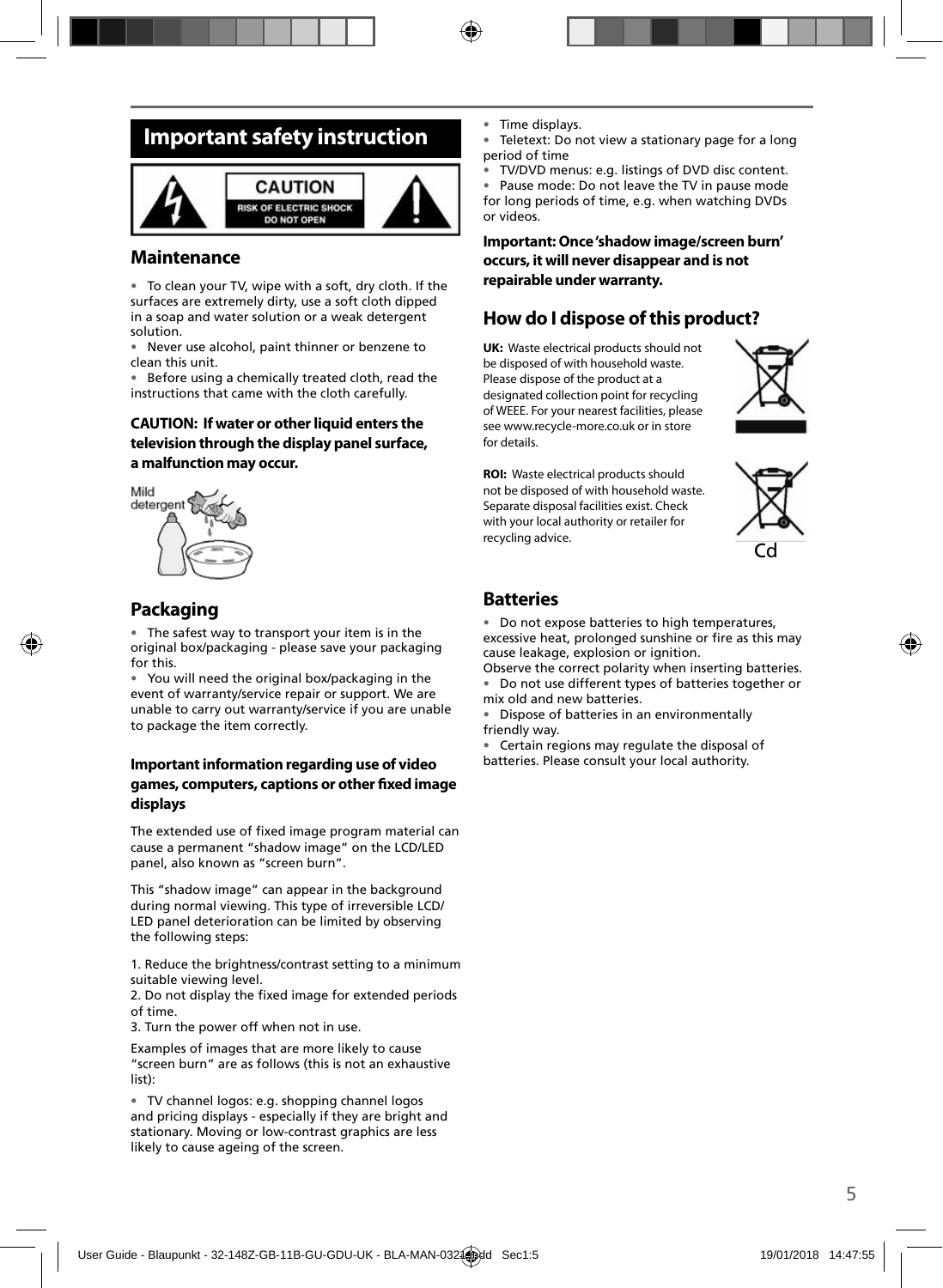### **Trademarks**

#### Hami

The terms HDMI and HDMI High-Definition Multimedia Interface, and the HDMI Logo are trademarks or registered trademarks of HDMI Licensing, LLC in the United States and other countries.

#### **HDTV**

The "HD TV" Logo is a trademark of DIGITALEUROPE.

#### **HDTV 1080p**

The "HD TV 1080p" Logo is a trademark of DIGITALEUROPE.

#### **DVB**

The DVB logo is the registered trademark of the Digital Video Broadcasting (DVB) project.



AUDIO

Manufactured under license from Dolby Laboratories. Dolby, Dolby Audio and the double-D symbol are trademarks of Dolby Laboratories.

#### **FREEVIEW HD**

The FREEVIEW HD words and logos are trade marks of DTV Services LTD. © DTV Services Ltd.

**CAUTION:**

CLASS 1<br>LASER PRODUCT

This caution label is located on the rear panel of the unit

THIS UNIT IS A CLASS 1 LASER PRODUCT. THIS UNIT USES A VISIBLE LASER BEAM WHICH COULD CAUSE HAZARDOUS RADIATION EXPOSURE IF DIRECTED. BE SURE TO OPERATE THE PLAYER CORRECTLY AS INSTRUCTED. WHEN THIS UNIT IS PLUGGED INTO THE WALL OUTLET, DO NOT PLACE YOUR EYES CLOSE TO THE OPENINGS TO LOOK INTO THE INSIDE OF THIS UNIT. USE OF CONTROLS OR ADJUSTMENTS OR PERFORMANCE OF PROCEDURES OTHER THAN THOSE SPECIFIED HEREIN MAY RESULT IN HAZARDOUS RADIATION EXPOSURE. DO NOT OPEN COVERS AND DO NOT REPAIR YOURSELF. REFER SERVICING TO QUALIFIED PERSONNEL.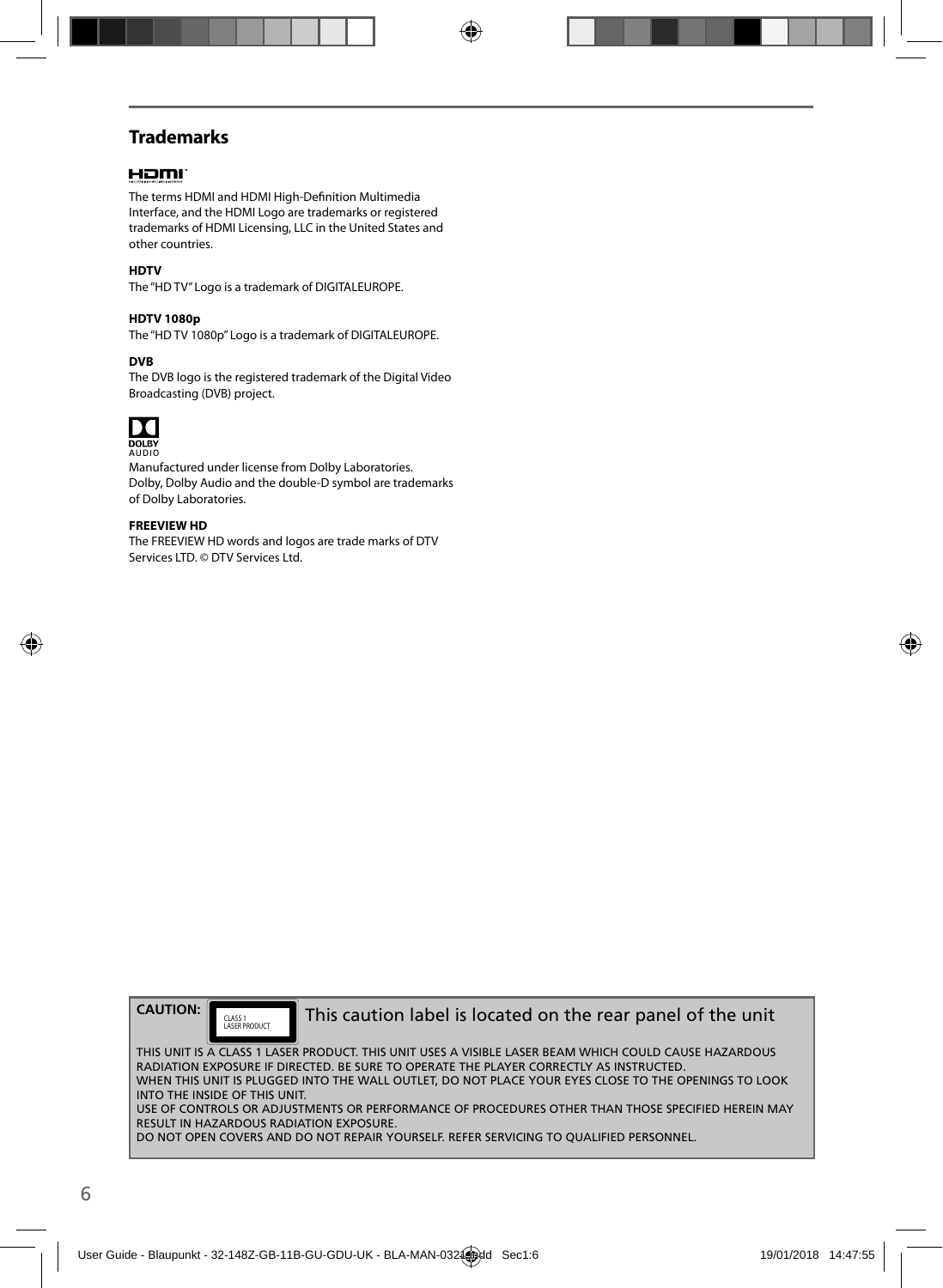# **CONTENTS**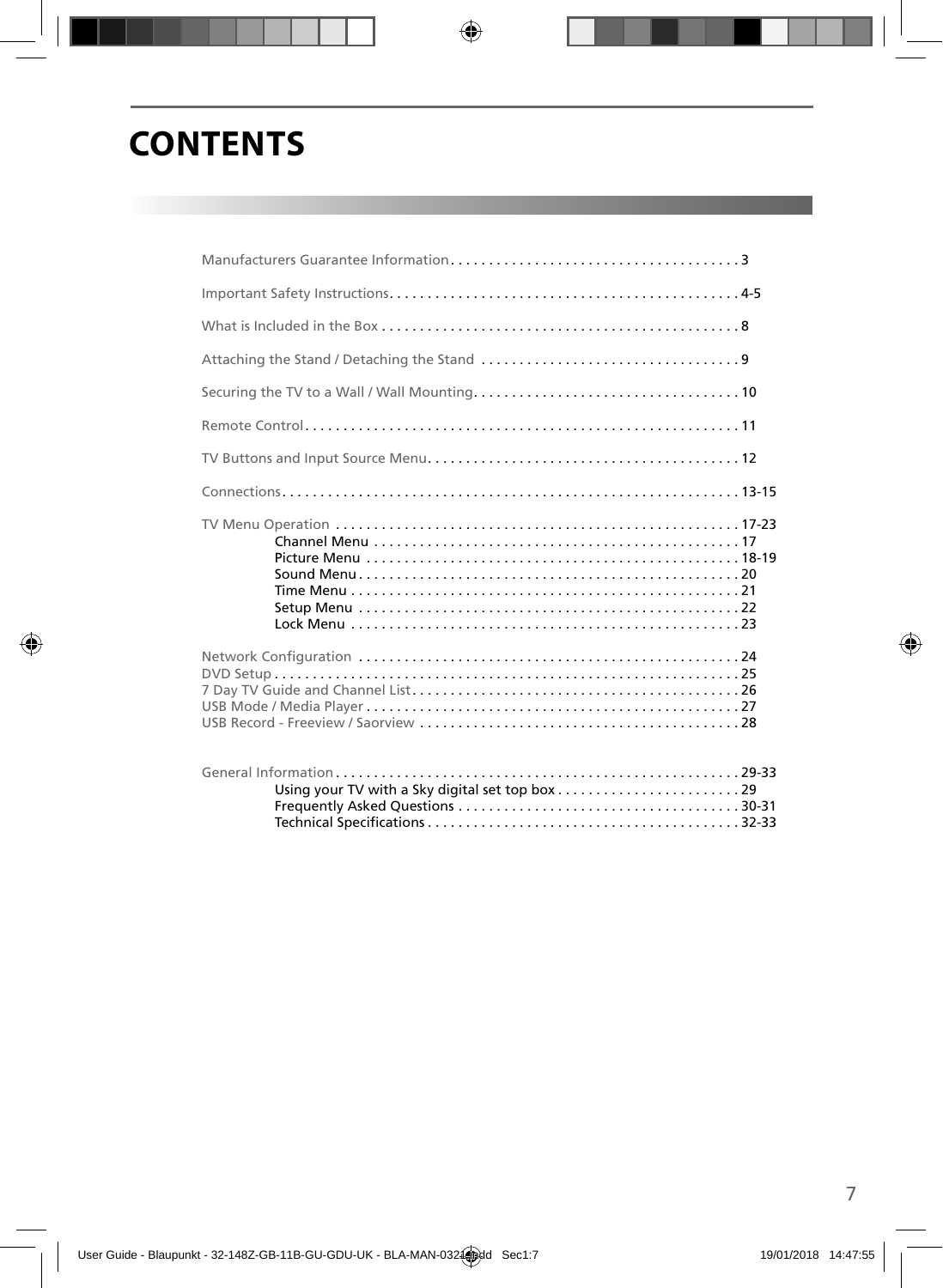## **WHAT IS INCLUDED IN THE BOX**

Accessories

Included with this TV are the following accessories

1 x User Guide



#### 1 x Quick Start Guide

Quick Start Guide

1 x TV



1 x RF Cable



1 x Remote Control



2 x AAA Batteries



1 x Mini Component / YPbPr



1 x SCART to AV cable



1 x Stand installation pack



Please save your box/packaging as you will need this in the event of warranty/service repair or support. We are unable to carry out warranty/service if you are unable to package it correctly. The safest way to package your item in the event of warranty/service repair is in it's original box/packaging.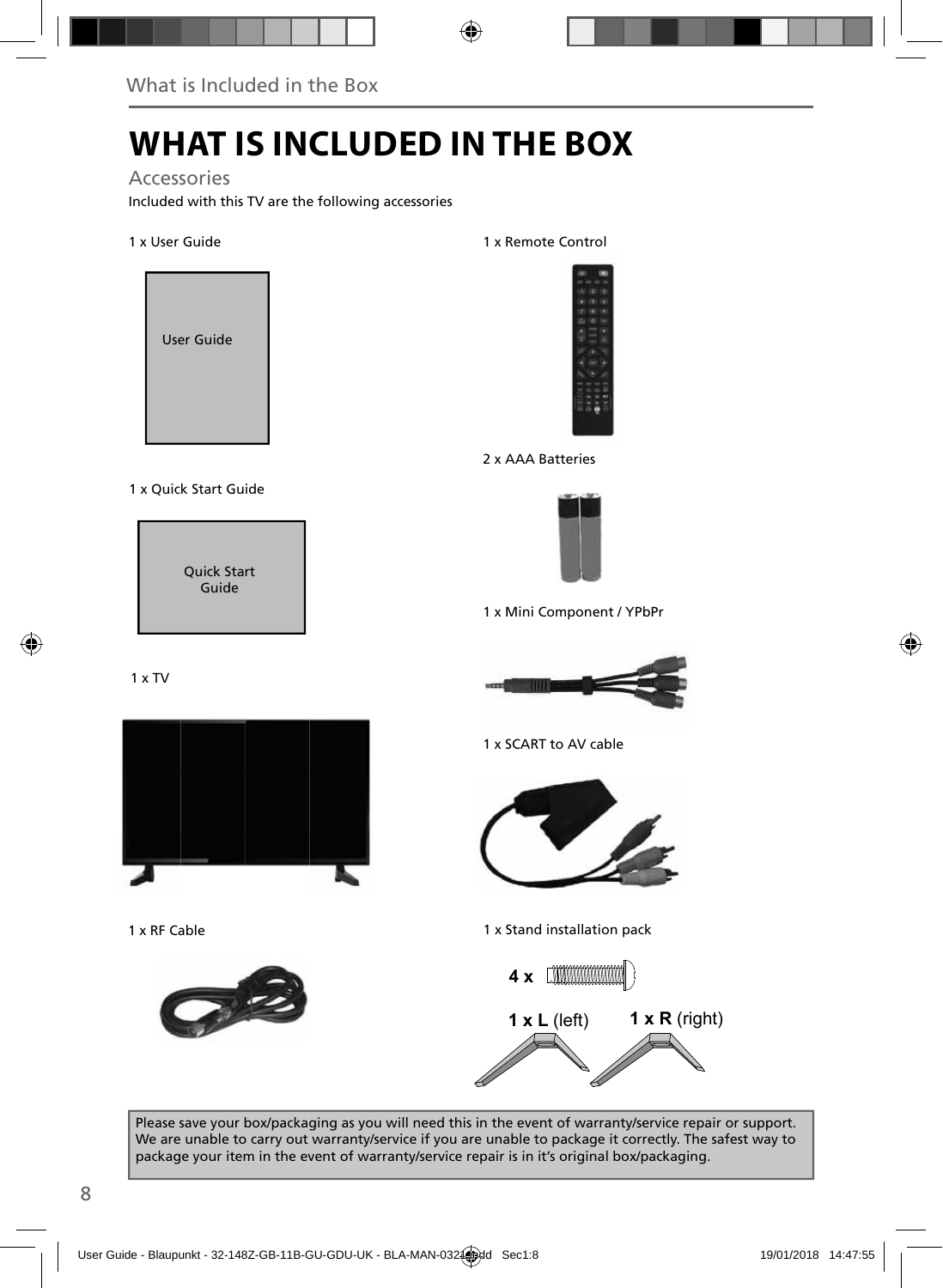# **ATTACHING THE STAND**

### Attaching the stand feet

Screws that are included. To complete the stand feet installation you will require a cross head screw driver.

### **4 x**



(fig.1) Place the TV set on a flat and clean surface with the panel facing downwards to avoid damage, then fix the stand feet shown.

**(fig.2)** When the stand feet are installed correctly the stand/feet will be longest at the front of the TV and shortest at the back with the feet pointing away from each other.

(fig.3) When the stand/feet are in the correct position, secure the stand feet to the underside of the TV set using the 4 screws provided.

### Detaching the stand

Remove the screws highlighted then remove the stand/feet from the underside of the TV set.

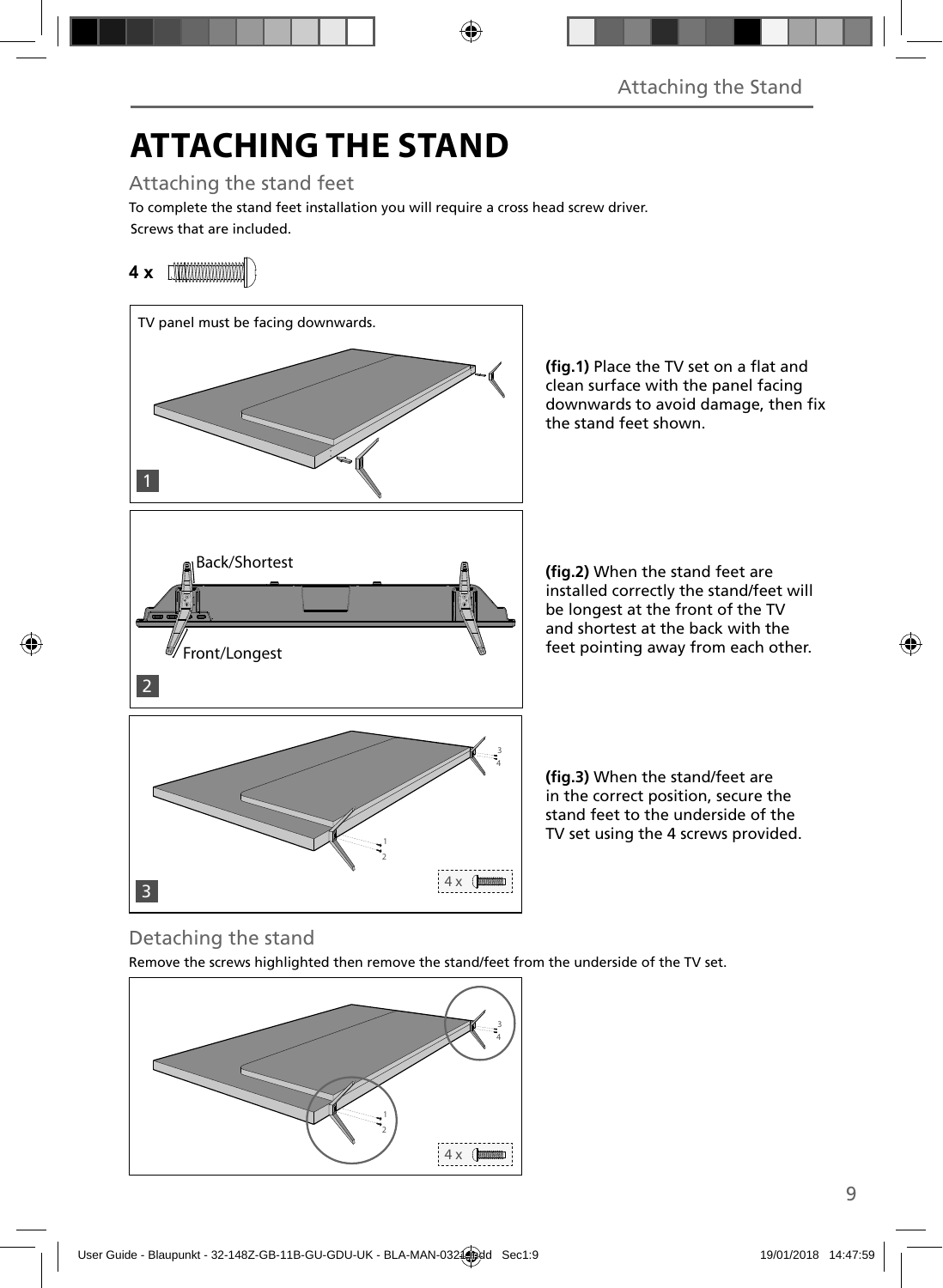## **SECURING THE TV TO A WALL**

### Securing the TV to a wall with anti-tip straps

For maximum security in the home when using a TV with its stand anti-tip straps should be fitted. These are available from supermarket websites and other websites and are an easy, inexpensive and effective way of ensuring your TV stays safely upright. Straps are designed to be attached to the rear of the TV and then tethered to the wall or the furniture the TV is stood on.

#### Note - Please ensure that children do not climb on the TV set.

**A)** Using one or both of the top wall-mounting holes and screws (the screws are already supplied in the wall mounting holes) fasten one end of the fastening cord/s to the TV.



**B)** Secure the other end of the fastening cord/s to your wall. (you will need screws/fixings suitable for your wall type - available separately from most DIY stores).



The Royal Society for the Prevention of Accidents is urging people to take care with flat-screen televisions. RoSPA stated in 2010 that "Toddlers are particularly at risk of pulling flat-screen televisions on to themselves. They are unsteady on their feet and are attracted by colourful television images." The risk is increased as televisions become lighter.

#### Wall Mounting

IMPORTANT - Before drilling any holes in the wall ensure you are not drilling where there could be any electrical wires, water or gas pipes.



1) Remove the four screws highlighted that are supplied in the wall mounting holes.

2) The wall mount can now be easily attached to the mounting holes on the rear of the TV.

For VESA wall mounting information please refer to the Technical Specification page.

For optimum viewing, if wall mounting the TV higher than eye level, the TV should be tilted downwards so that the TV's screen is 'face on'. See fig 1 and 2.



Important – If wall mounting this TV, only use the screws already provided in the wall mounting holes. Using other screws which are longer could cause irreparable damage to internal parts.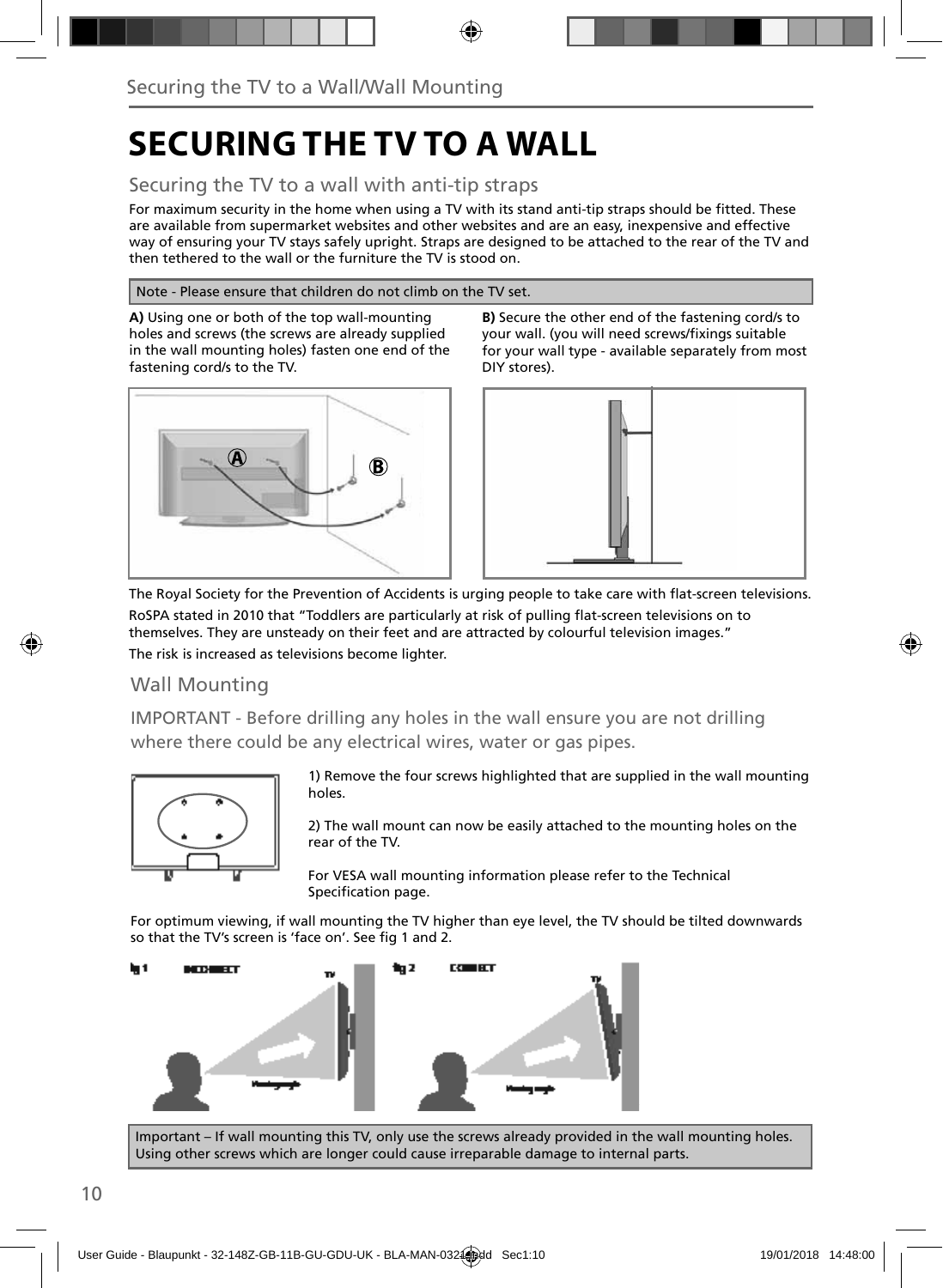## **REMOTE CONTROL**

|              | STANDBY - Switch on TV when in standby or vice versa<br>MUTE - Mute the sound or vice versa<br>DTV - Switch to Freeview source<br>RADIO - Switch to radio whilst in Freeview source<br>USB - Switch to USB source<br><b>O</b> DVD - Switch to DVD source                                                                                                                                                                                                                                                                                                                                                                |  |
|--------------|-------------------------------------------------------------------------------------------------------------------------------------------------------------------------------------------------------------------------------------------------------------------------------------------------------------------------------------------------------------------------------------------------------------------------------------------------------------------------------------------------------------------------------------------------------------------------------------------------------------------------|--|
| $\mathbf{2}$ | NUMBER BUTTONS - 0 - 9 to select a TV channel directly.<br>TV GUIDE - Opens the 7 Day TV Guide (Freeview mode)<br>$\mathbb{C}$ To return to the previous channel viewed                                                                                                                                                                                                                                                                                                                                                                                                                                                 |  |
| 3)           | $VOL (+/-)$ - To increase / decrease the sound level<br>P.MODE - Scrolls through picture mode options<br>S.MODE - Scrolls through sound mode options<br>FAV - To display favourites menu<br>$CH (+/-)$ - To increase or decrease the channel being watched<br>MENU - To display OSD menu<br>EXIT - To exit all menus<br>(A/V/4/D/OK) - Allows you to navigate the on-screen menus<br>and adjust the system settings to your preference<br>SOURCE - To display the input/source menu<br>INFO - Press once for now/next channel information<br>Press twice for programme information about current<br>programme           |  |
| 4)           | ASPECT - To switch the screen between the different picture<br>formats<br>SLEEP - Press repeatedly to cycle through the sleep options<br>AUDIO - To change the audio language (if available)<br>SUBTITLE - To switch the dialogue at the bottom of the screen<br>(on/off)<br>TEXT - To enter/exit Text<br>TEXT HOLD - Teletext mode - Hold current page which is<br>displayed (Analogue TV)<br>DISPLAY - To switch off the screen when listening to radio<br>TEXT/DVD ZOOM - Zoom function for Teletext and DVD<br>DVD MENU/RECORD - Access the DVD root menu and USB<br>record function                                |  |
| య⊚⊡          | - To restart the current chapter<br>ଳେ<br>To advance forward to the next chapter<br>$\odot$ - To stop the playback/Eject Disc<br>(To EJECT the disc press/hold the ■/▲ button for 4 seconds)<br>$\left( \widehat{m} \right)$ - To play in fast rewind mode<br>- To play in fast forward mode<br>- To play/pause<br>DVD SETUP/REC LIST - Opens up DVD Menu or Opens the list<br>of what has been previously recorded<br>□ ⊙ GOTO - To go to a specific chapter<br>A-B - Press once to set point, press a second time to return<br>to point<br>ANGLE - Select different angle of DVD<br>□ ⊙ > REPEAT - To repeat playback |  |
|              | For Models with Integrated DVD players                                                                                                                                                                                                                                                                                                                                                                                                                                                                                                                                                                                  |  |
|              | For Models with PVR Function                                                                                                                                                                                                                                                                                                                                                                                                                                                                                                                                                                                            |  |

For Models with USB Playback

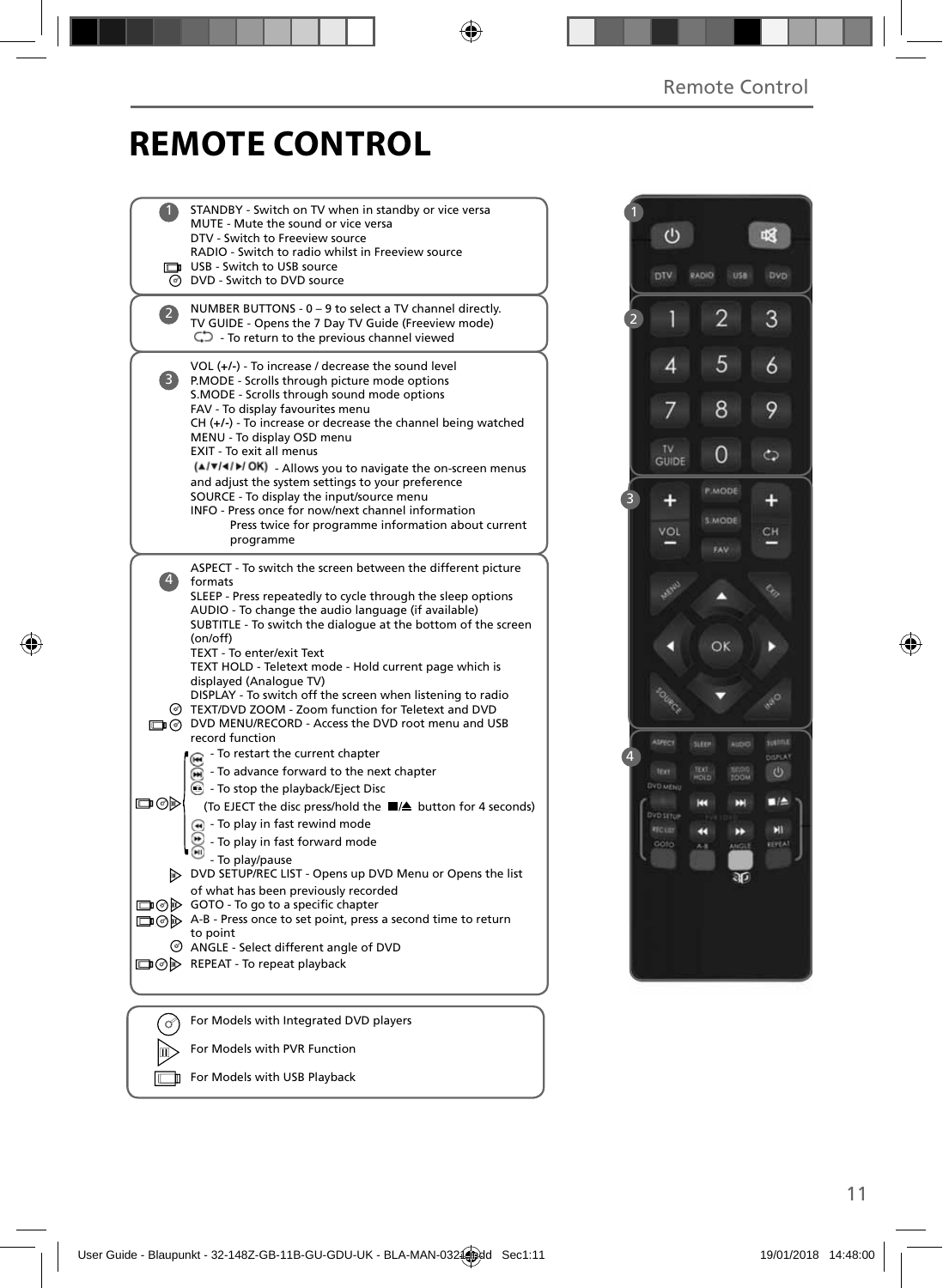## **TV BUTTONS AND INPUT SOURCE MENU**

#### **This information is for models without built in DVD players**



**This information is for models with built in DVD players**



### Choosing Mode Input/Source

To switch between the different input/ connections.

For further information on input/connections please view 'Connections' pages.

A) Using the buttons on the remote control:

1) Press [SOURCE] - The source menu will appear. 2) Press  $[V]$  or  $[\Lambda]$  to select the input you require. 3) Press [OK].

B) Using the buttons on the Television:

1) Press [SOURCE].

2) Scroll up / down using CH+/ CH- buttons to the input/source you require. 3) Press Vol+ to change input/source to the one selected.



Example of Source menu depending on the TV model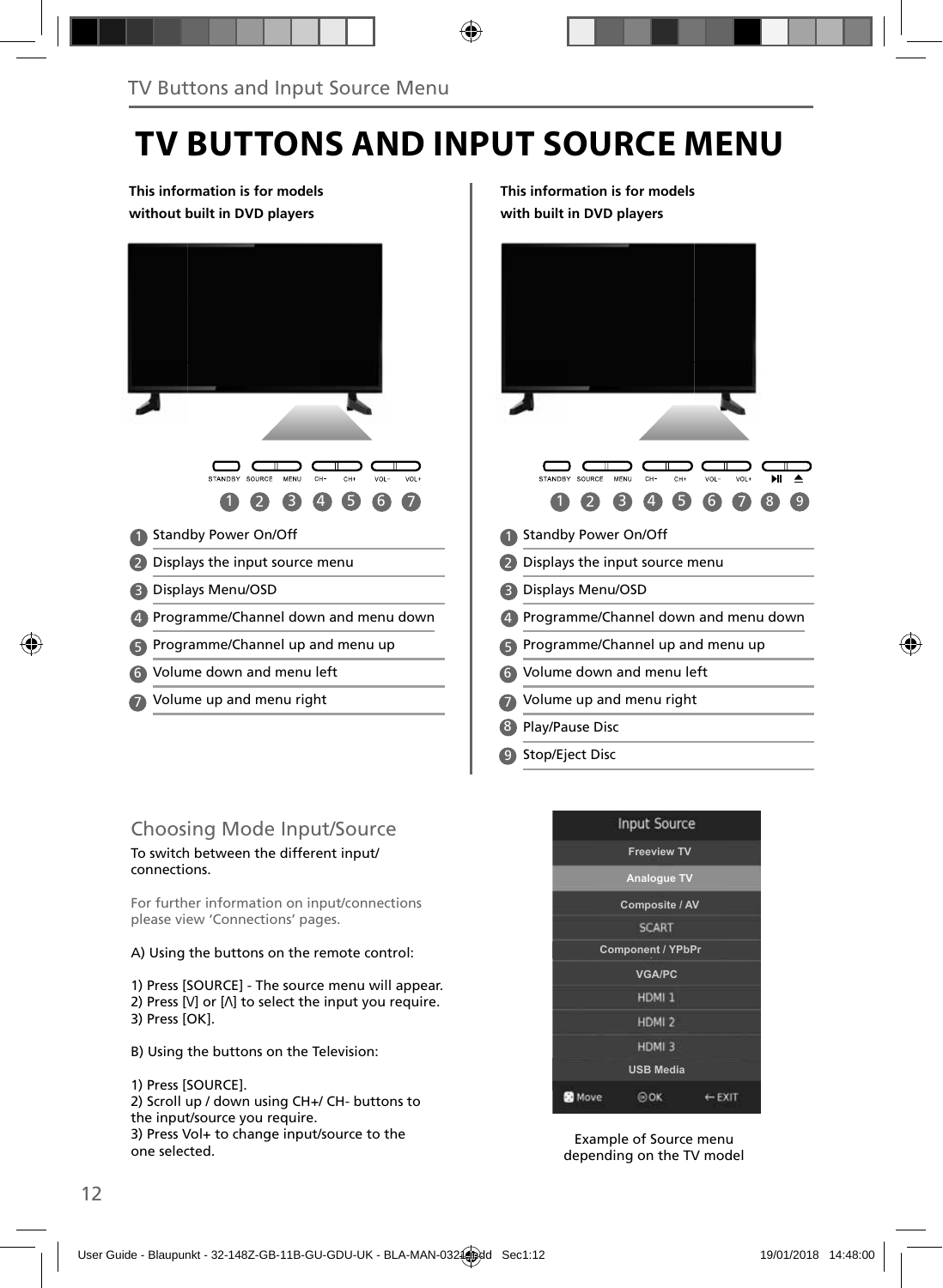## **CONNECTIONS**





| HDMI3 USB $(2.0)$ | $W =$<br>500mA MAX | <b>CI CARD IN</b> |  |
|-------------------|--------------------|-------------------|--|
|                   |                    |                   |  |

|   | Earphones         | Earphone Input                                                        |
|---|-------------------|-----------------------------------------------------------------------|
| В | Ethernet/LAN*     | Network Connection                                                    |
|   | Video             | Composit Video/ CVBS input                                            |
|   | L/R               | L/R Audio shared for<br>Composite Video/ CVBS<br>and Component/ YPbPr |
|   | YPbPr             | Component HD input (YPbPr)                                            |
|   | HDMI <sub>1</sub> | <b>HDMI</b> input                                                     |
|   | HDMI 2 (ARC)      | <b>HDMI</b> input                                                     |

|   | VGA PC          | <b>VGA-PC input</b>          |
|---|-----------------|------------------------------|
|   | VGA PC Audio In | 3.5mm PC audio input         |
|   | <b>RFIN</b>     | RF / TV Aerial Input         |
| ĸ | Optical audio   | Digital optical audio output |
|   | HDMI3           | <b>HDMI</b> input            |
|   | 2 x USB         | USB port                     |
|   | CI CARD IN      | Common Interface module      |

\*The Ethernet/LAN port is used for Freeview HD services only.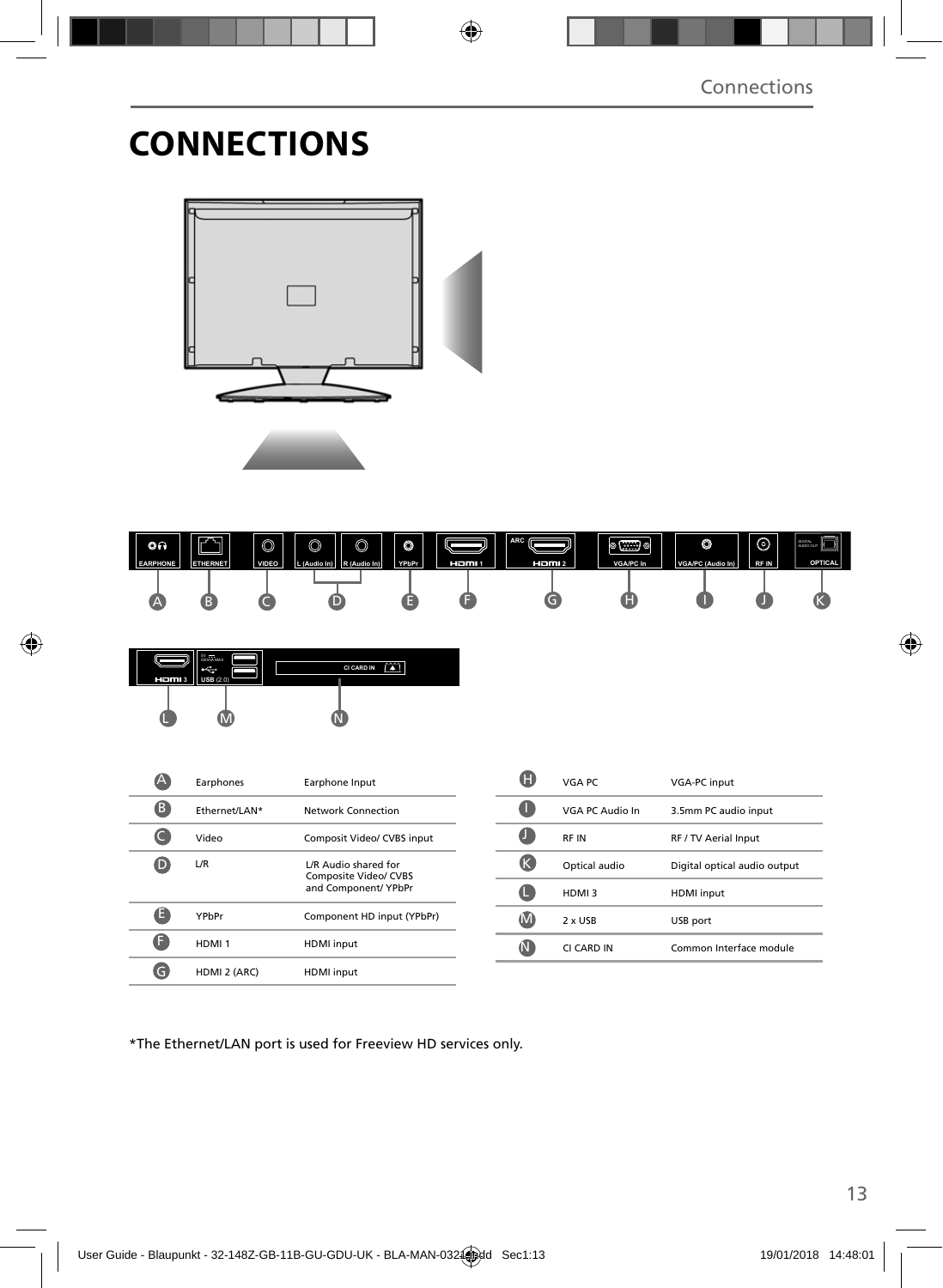# **CONNECTIONS**

Note: Connecting cables are shown for example only and may not be included. Please check 'What Is Included In The Box' page.

### Connecting to a device with Composite AV/Video output

TV Source should be set to Composite/AV.



#### Connecting to a device with SCART output (using SCART to AV cable) TV source should be set to Composite/AV.



### Connecting to a device with HDMI output

A HDMI cable can output both video and audio and enables you to enjoy digital-quality video and audio with minimal loss of quality.

TV Source should be set to the corresponding HDMI port (HDMI 1, HDMI 2 etc).

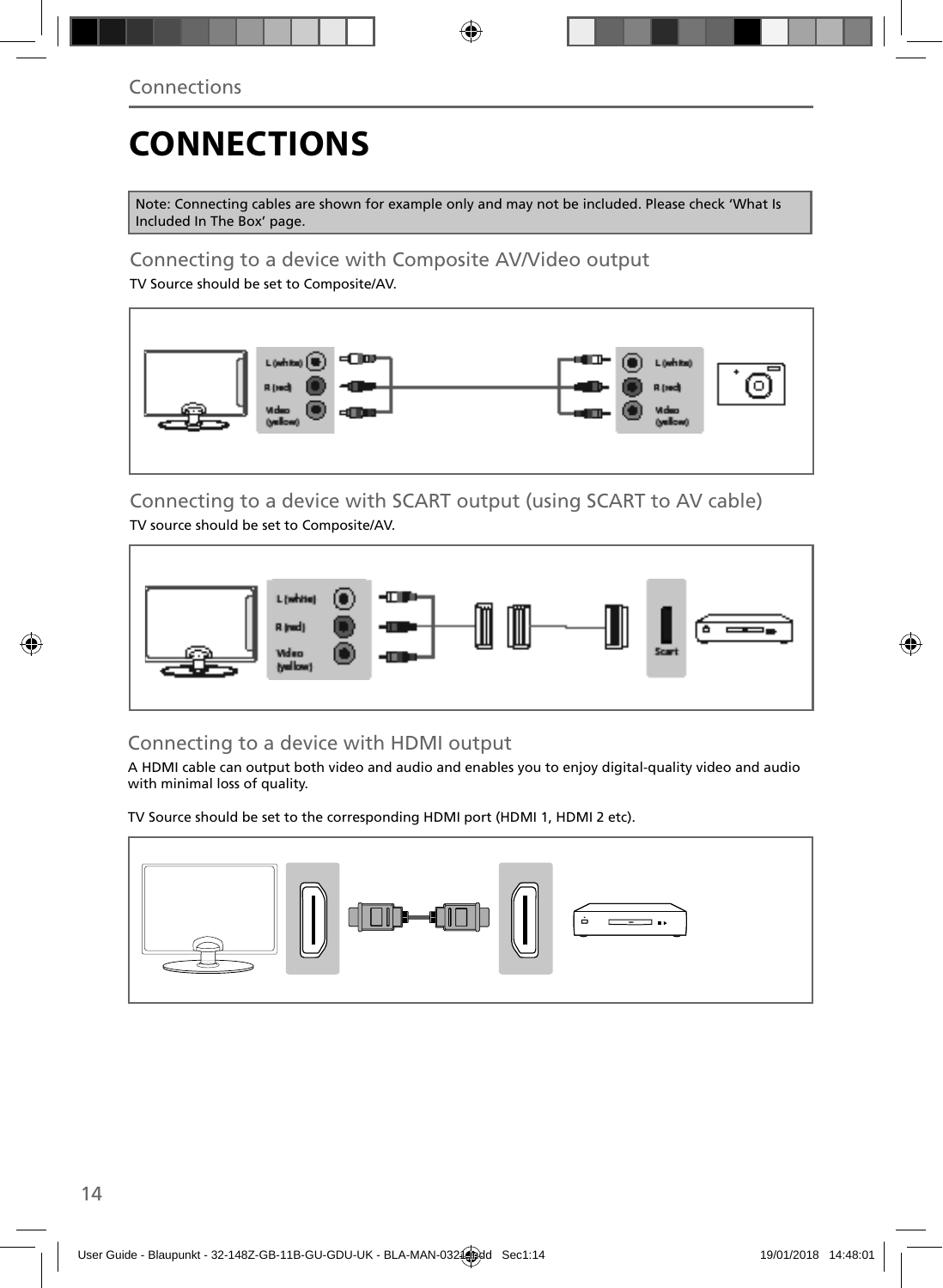# **CONNECTIONS**

### Connecting to a device with Component/YPbPr output

If you are supplied with a cable from the device which has RED, GREEN, BLUE, RED & WHITE connectors you must connect via Component (for picture) and by phono cable (for sound).

TV Source should be set to Component/YPbPr.



Connecting to a device with VGA/PC output (Laptop or Desktop Computer) TV Source should be set to VGA/PC.



### Connecting to an external audio device (Amplifiers, Surround Sound, Sound Bars etc)

When connecting via the TV's 3.5mm Earphone output, this will disable the TV speakers.

There are two options when connecting a device via the 3.5mm Earphone Output and the Digital Optical Audio Output.



Connecting an Ethernet/Network cable

The Ethernet port is used only for Freeview HD services only.

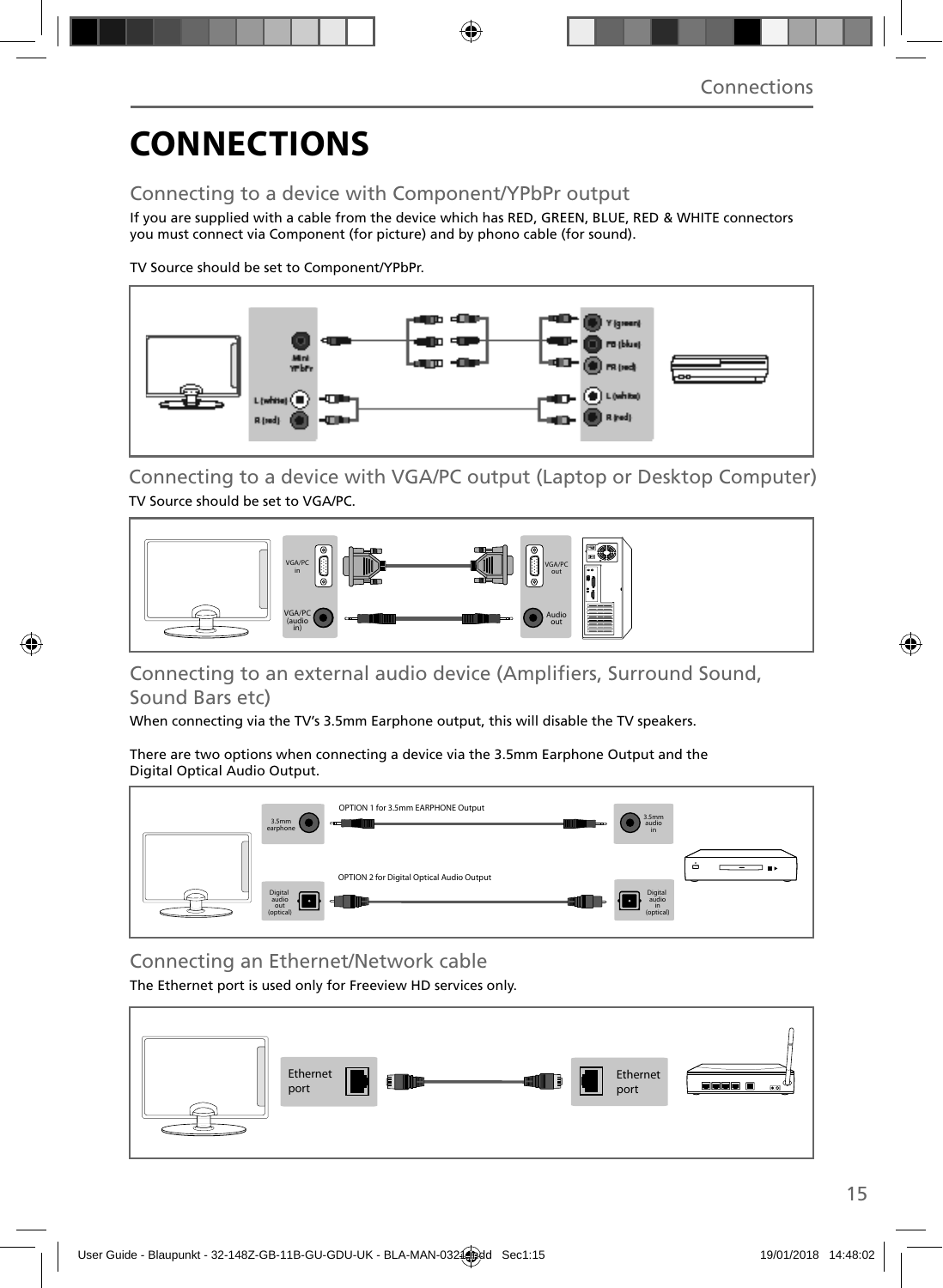## **CHANNEL MENU**





To access this menu, press [MENU] button on the remote control. To select a sub menu press [OK]

If you wish to make changes to any of the default settings, use the scroll  $\blacktriangle \blacktriangledown \blacktriangleright \blacktriangleleft$  buttons. To confirm any settings press [OK] button. To exit this menu at anytime, press [EXIT] button.

Auto Tuning - Allows you to retune the television for all digital channels, digital radio stations and

#### analogue devices

Freeview Manual Tuning - Allows you to manually tune your digital signal

Analogue Tuning - Allows you to manually tune your analogue signal

Channel Edit - Allows you to delete, move, skip and favourite channels

| <b>Channel Edit</b> |             |               |
|---------------------|-------------|---------------|
| 1 BBC ONE           |             | <b>LIDENT</b> |
| 2 BBC TWO           |             | 1,000         |
| 3 ITV               |             | 1,0741        |
| 4 Channel 4         |             | 10061         |
| 5 Channel 5         |             | 5.008.1       |
| 6 ITV2              |             | 1,0941        |
| <b>7 BBC THREE</b>  |             | <b>LOTY</b>   |
| 9 BBC FOUR          |             | <b>LEWIS</b>  |
| 10 ITV3             |             | <b>LOTH</b>   |
| <b>11 PICK</b>      |             | <b>COTAL</b>  |
| <b>Delete</b>       | <b>Move</b> | 图 Skip        |
| Move<br>$\odot$ OK  | $2$ Fay     | Menu          |

Important: To receive Freeview channels, in particular Freeview HD channels, you will need a Digital TV aerial and be in a good Freeview coverage area. You can check coverage for your postcode at www.freeview.co.uk

Please note that any Freeview HD channels found during tuning will be placed in channel positions above 100. For example, 101 (BBC1 HD) 102 (BBC2 HD) etc.

Signal Information - Allows you to view signal frequency, signal quality and signal strength CI Information - Pay per view services require a "smartcard" to be inserted into the TV. If you subscribe to a pay per view service the provider will issue you with a 'CAM' and a "smartcard". The CAM can then be inserted into the COMMON INTERFACE PORT (CI Card In) Schedule List - Lists your programme reminders

Software Update (OAD) - Switch on/off OAD updates

Tip: If you do not press any buttons for 30 seconds, the menu will automatically exit. You can change the length of time before the menu exits automatically - see 'OSD Timer' in the Time Menu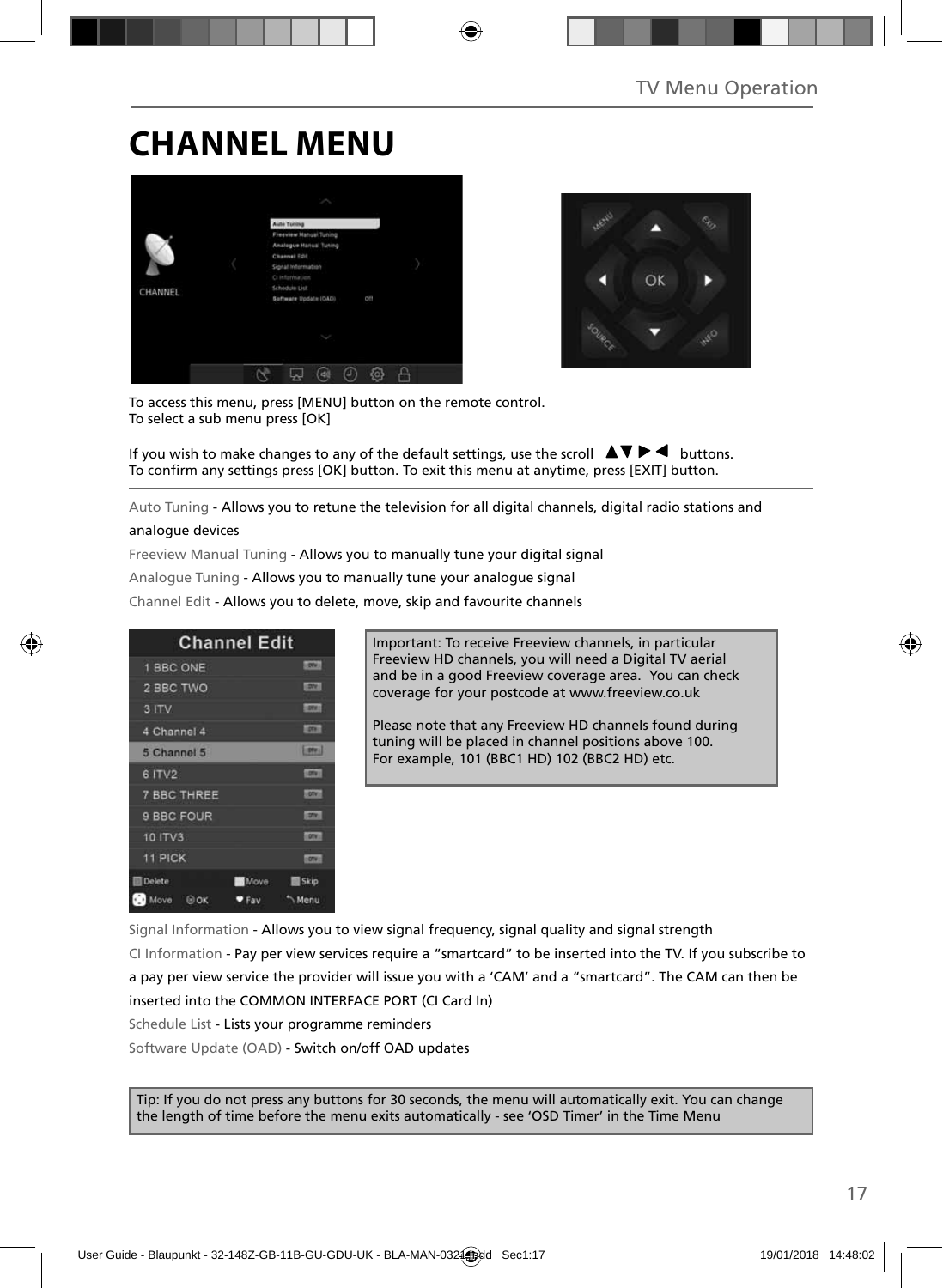## **PICTURE MENU**





To access this menu, press [MENU] button on the remote control and scroll right. To select a sub menu press [OK]

If you wish to make changes to any of the default settings, use the scroll  $\Delta \nabla \blacktriangleright$   $\blacktriangleleft$  buttons. To confirm any settings press [OK] button. To exit this menu at anytime, press [EXIT] button.

| Dynamic  | Recommended settings for fast moving pictures              |
|----------|------------------------------------------------------------|
| Standard | Standard settings                                          |
| Mild     | Set to be lighter in colour and less bright                |
| Personal | Lets you manually alter all the settings                   |
| Economy  | Power saving mode which reduces the energy used by up to   |
|          | 25% (by reducing the power to the LED/LCD panel).          |
|          | In Economy mode, the TV will switch itself to Standby mode |
|          | after 3-5 hours in the event that the TV buttons or remote |
|          | control buttons are not pressed (change the picture mode   |
|          | to another setting to de-activate this function)           |
|          |                                                            |

**Picture Mode** - Choose from the following presets:

You can make the following adjustments in **Personal** mode:

Contrast - Switch the balance between black and white.

Brightness - Increase or decrease the brightness of the picture.

Colour - Increases the colour from black and white.

Tint - Lets you increase or decrease the level of tint within the picture

(only available in VGA/PC source mode).

Sharpness - Increase or decrease the sharpness of the picture.

**Colour Temperature** Choose from the following presets:

| Normal | Default settings                  |
|--------|-----------------------------------|
| Warm   | Increases red within the picture  |
| Cold   | Increases blue within the picture |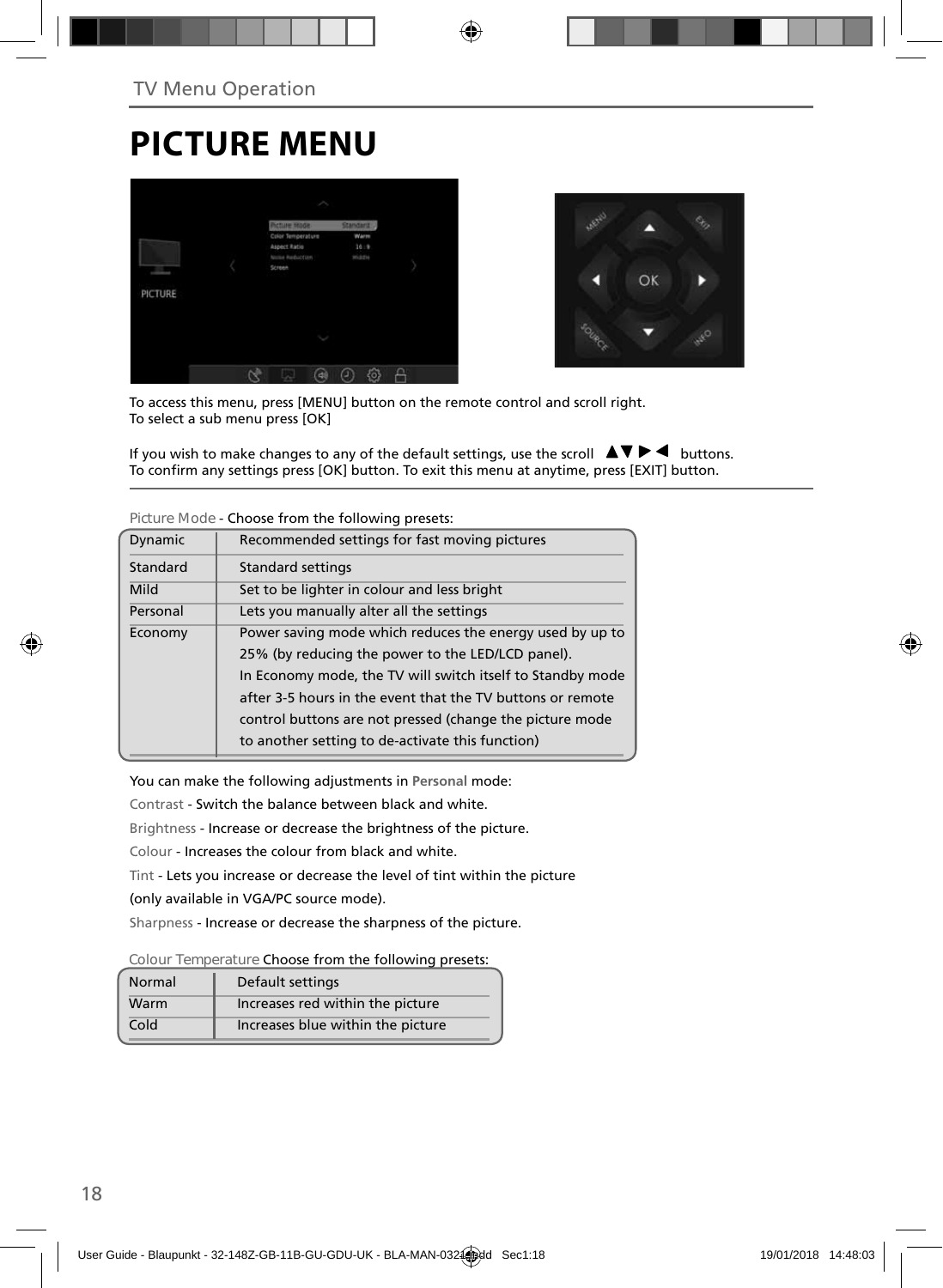## **PICTURE MENU**





To access this menu, press [MENU] button on the remote control and scroll right. To select a sub menu press [OK]

If you wish to make changes to any of the default settings, use the scroll  $\Delta \nabla \blacktriangleright$   $\blacktriangleleft$  buttons. To confirm any settings press [OK] button. To exit this menu at anytime, press [EXIT] button.

Aspect Ratio - Within the UK the picture format varies depending on the channel/broadcast. There are a

number of different options to best meet your needs

Auto Automatically displays the best picture format so the picture is in the correct position. Black lines may appear at the top/bottom and/or sides.



Fills the screen with a regular 16:9 signal and 4:3 picture format will be stretched to fill the screen

Original Will display the picture from the broadcaster without any change

Zoom1 and Zoom2

 $16.9$ 



The picture is the correct proportion but zoomed in to fill the screen



picture in its original size. Side bars are shown to fill the 16:9 screen

**Noise Reduction** - Choose from the following presets:

| Off    | Turns noise reduction off  |  |
|--------|----------------------------|--|
| Low    | Minor system adjustment    |  |
| Middle | Medium system adjustments  |  |
| High   | Maximum system adjustments |  |
|        |                            |  |

**Screen - Allows you to adjust screen settings when TV is used a PC monitor and the TV is set to the VGA/PC source.**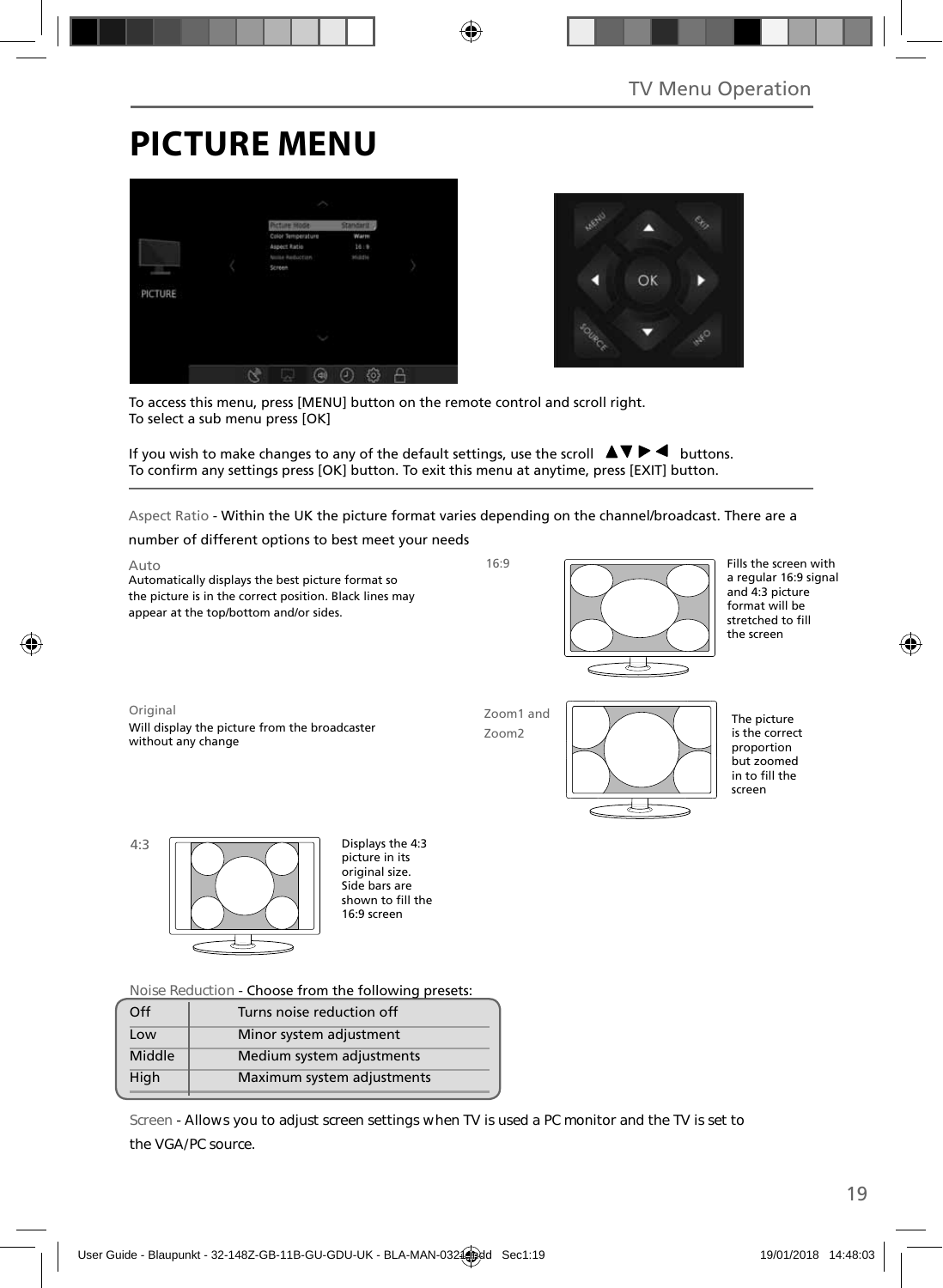## **SOUND MENU**





To access this menu, press [MENU] button on the remote control and scroll right. To select a sub menu press [OK]

If you wish to make changes to any of the default settings, use the scroll  $\blacktriangle \blacktriangledown \blacktriangleright \blacktriangleleft$  buttons. To confirm any settings press [OK] button. To exit this menu at anytime, press [EXIT] button.

| Sound Mode - Choose from the following presets |  |  |  |  |
|------------------------------------------------|--|--|--|--|
|------------------------------------------------|--|--|--|--|

| Standard     | Default settings                        |
|--------------|-----------------------------------------|
| <b>Music</b> | Emphasises music over voices            |
| Movie        | Provides live and full sound for movies |
| Sports       | Emphasises sound for sports             |
| Personal     | Selects your personal sound settings    |

 **Tip:** Equaliser settings can only be adjusted when the sound mode 'Personal' is selected.

Balance - To switch the sound between the left and right speakers

Auto Volume Level (AVL) - When 'on' is selected, the volume will attempt to stay at a constant level

regardless of TV programme and advertisements

Surround Sound - Allows you to turn the function On or Off

Audio Description - This allows the user to increase and decrease the AD (Audio Description) volume level.

(Audio Description is a service available on certain programmes. It provides a description of what is

happening during the selected programme for a person who is visually impaired)

Digital Output - This is the digital audio output. Choose from the following options:

| Off        | To turn off digital audio output                                                   |
|------------|------------------------------------------------------------------------------------|
| Auto       | Selects the best settings automatically                                            |
| <b>PCM</b> | Select this option if you are connecting to a Stereo Hi-fi via digital audio cable |
|            | (Pulse-code modulation (PCM) is a digital representation of an analogue signal)    |

Audio Delay - Enables the user to adjust setting to sync picture and audio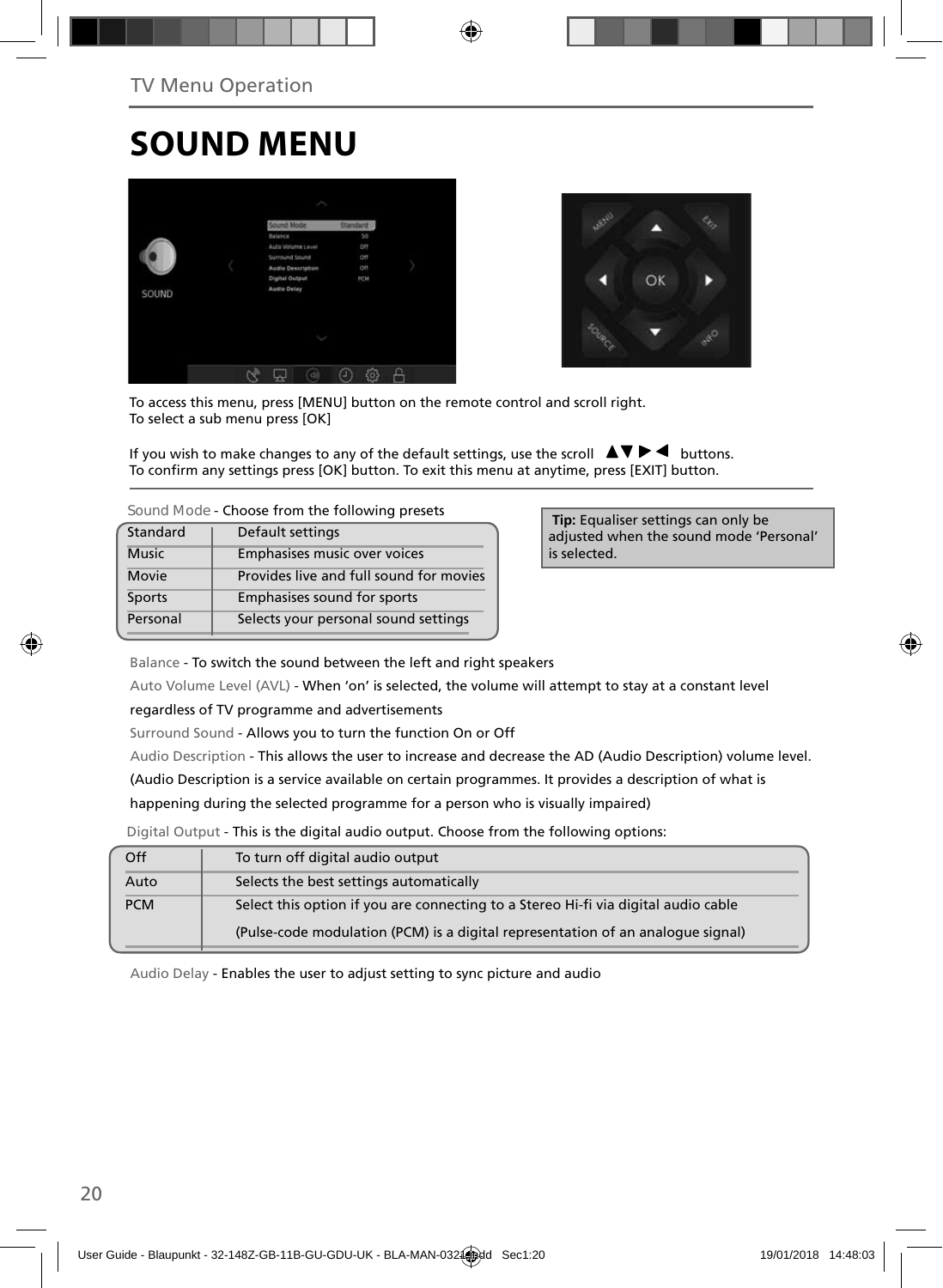## **TIME MENU**





To access this menu, press [MENU] button on the remote control and scroll right. To select a sub menu press [OK]

If you wish to make changes to any of the default settings, use the scroll  $\Box \blacktriangleright \blacktriangleleft$  buttons. To confirm any settings press [OK] button. To exit this menu at anytime, press [EXIT] button.

Clock - Shows the date and time

Time Zone - Change your current time zone

Sleep Timer - Lets you set the sleep timer so the television automatically switches off after a set amount of

time. Off -> 10min -> 20min -> 30min -> 60min -> 90min -> 120min -> 180min -> 240min

OSD Timer - Lets you adjust the amount of time the On Screen Menu stays on the screen before

#### disappearing

Auto standby - Set Auto standby between 3 hours, 4 hours and 5 hours ( to turn off this function you must exit Home Mode in the Picture Menu)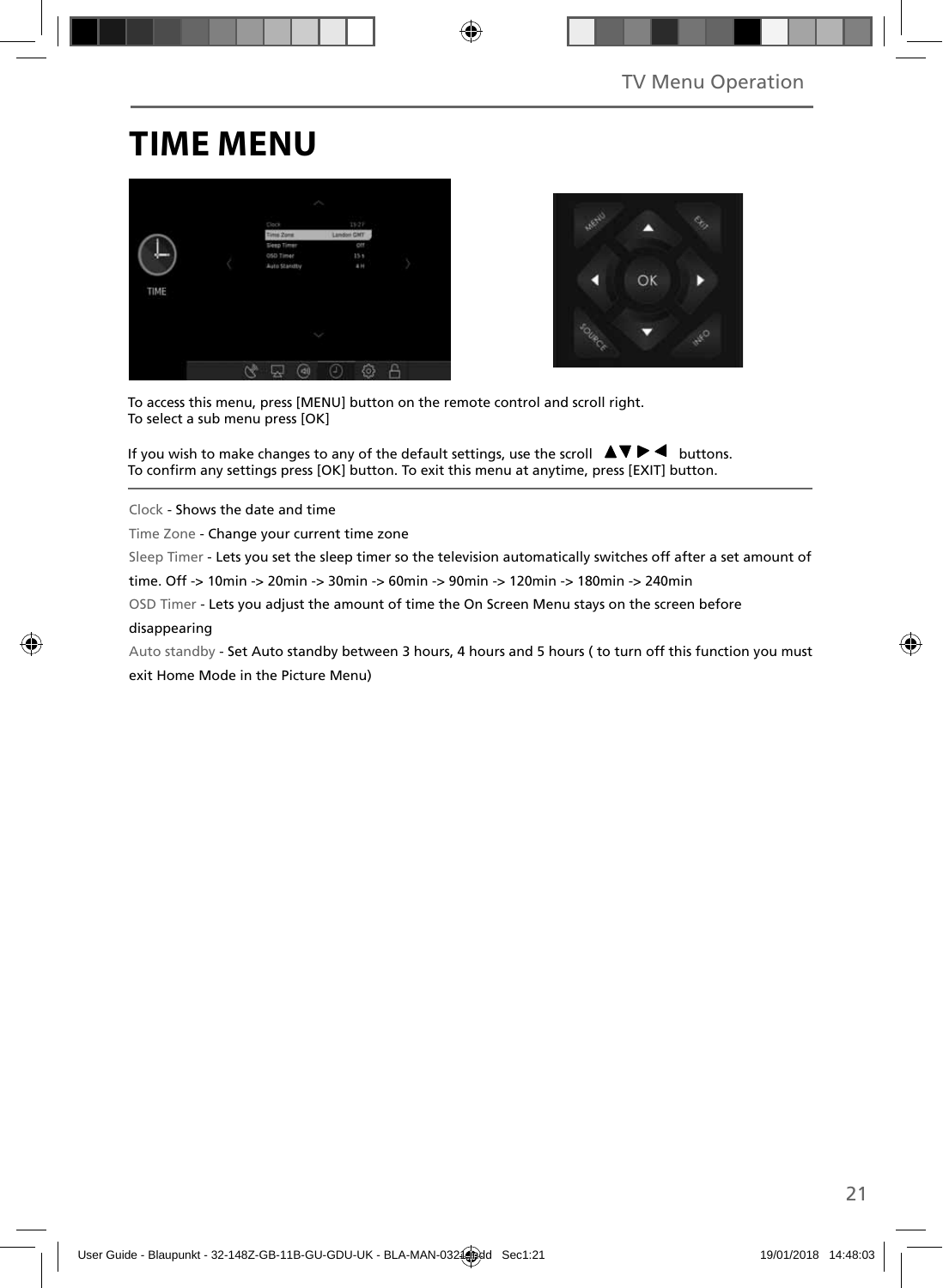## **SETUP MENU**





To access this menu, press [MENU] button on the remote control and scroll right. To select a sub menu press [OK]

If you wish to make changes to any of the default settings, use the scroll  $\Delta \nabla \blacktriangleright$   $\blacktriangleleft$  buttons. To confirm any settings press [OK] button. To exit this menu at anytime, press [EXIT] button.

Language - Allows you to change the language of the menu

Audio Language - Shows the current audio language

Subtitle Language - Shows the current subtitle language

Hearing Impaired - This allows the user to turn on the Hearing Impaired function, this produces subtitles

on the screen which provide a description of what is happening during the selected program.

Blue Screen - Changes the background when there is no input between clear and a blue background (Only available on some sources)

Network Configuration - Allows you to manually set your network settings on the TV (for more information please see 'Network Configuration' page

First Time Installation - Allows you to access the First Time Installation menu and retune the TV set HDMI CEC (Consumer Electronic Control) - Allows HDMI devices to control each other and allows the user to operate multiple devices with one remote control. (only available with compatible devices) Reset TV - This resets the menus to factory settings and clears all the TV channels from the television. Software Update (USB) - From time to time we may release new firmware to improve the operation of the television (available to download). This menu lets you install the new software/firmware onto the television. Further details of how to do this will be issued with the firmware. Contact the helpline or refer to the 'product support' section of the website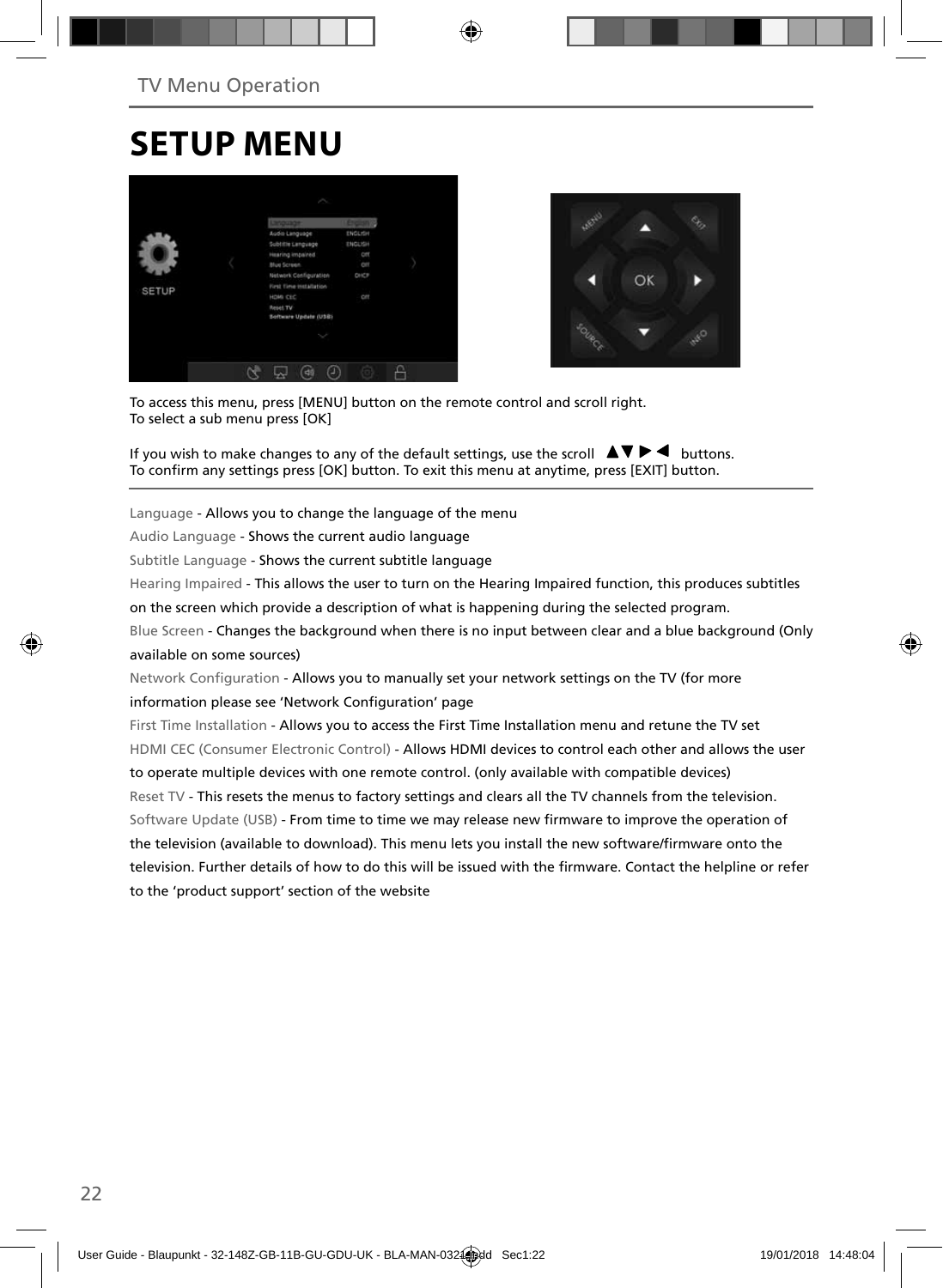# **LOCK MENU**





To access this menu, press [MENU] button on the remote control and scroll right. To select a sub menu press [OK]

If you wish to make changes to any of the default settings, use the scroll  $\blacktriangle \blacktriangledown \blacktriangleright \blacktriangleleft$  buttons. To confirm any settings press [OK] button. To exit this menu at anytime, press [EXIT] button.

System/Hotel Lock - Allows you to lock or unlock the menu. You will be asked to enter a 4 digit password

Use the **◄** button to quit the password input or use the **►** button to clear. Default password is 0000

Change Password - Allows you to change the password

Channel Lock - Allows you to lock certain channels manually

Parental Guidance - Allows you to set the rating to block certain content based on age information

TV Button Lock - Allows you to lock the buttons on the side of the TV set

Default Source - Allows the user to set the default source. The default source is the source the TV starts on when first switched on

Default Channel - Allows the user to set a channel as the default channel on the Digital source. The

default channel is the channel the TV starts on when first switched on

Max Volume - Allows you to adjust and set the maximum volume

Source Lock - Allows you to lock the source menu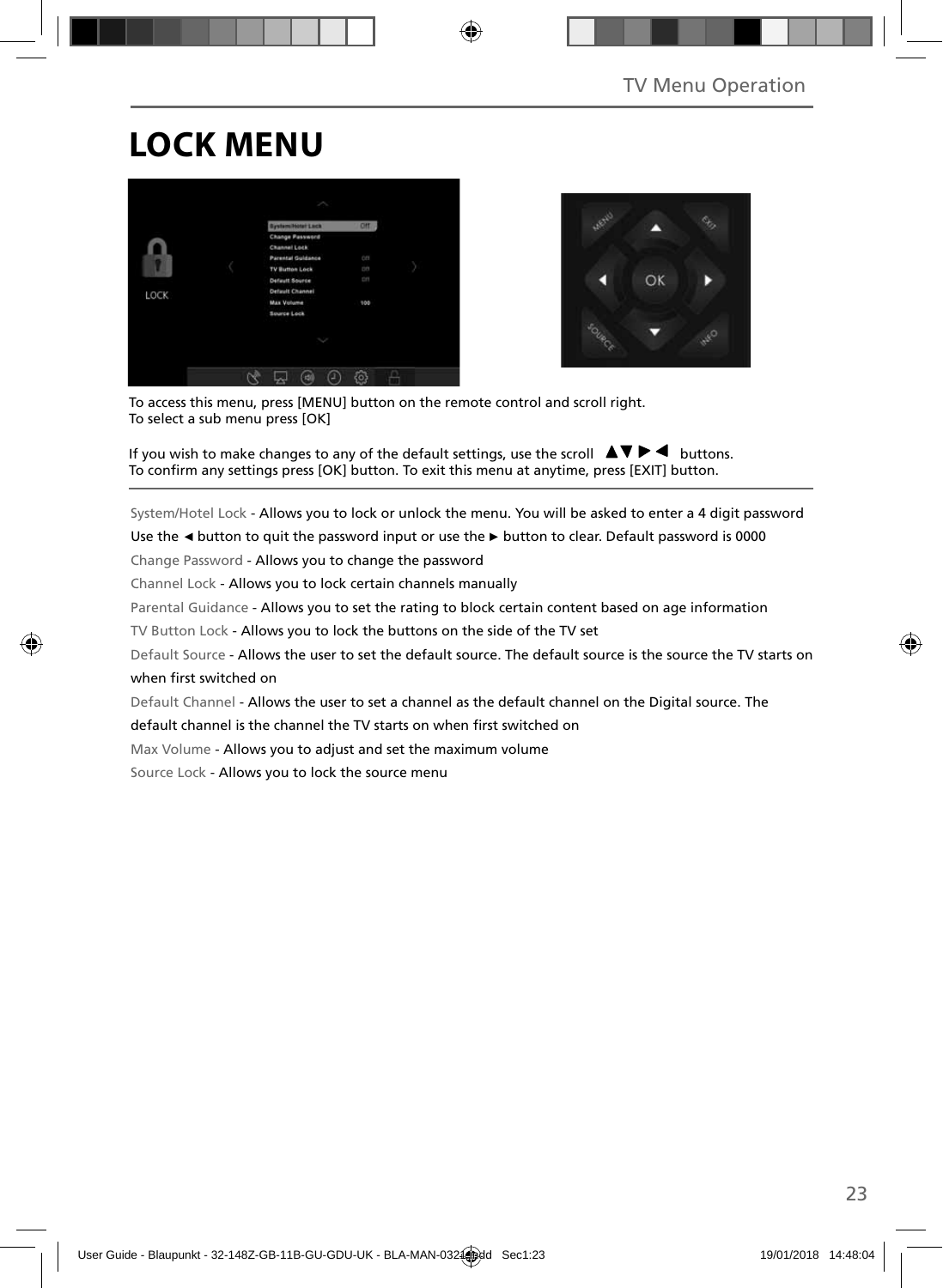## **NETWORK CONFIGURATION**

For the network configuration to work the TV will need to be connected to your home network via an Ethernet cable, with these requirements in place the TV will connect to the network automatically.

If you are looking to change the configuration to a static IP address this can be done by following the instructions below.



- 1) In the Setup Menu you will need to highlight and select Network Configuration.
- 2) When the Network menu appears highlight and select Wired Network.
- 3) Next the Wired Network menu will appear please highlight and select Configuration.



4) The Network Configuration menu allows you to choose between DHCP and Static.

DHCP - will automatically connect the TV to your home network (this is the default setting and is highly recommended)

Static - is an advanced option and allows you to manually change the IP, Netmask, Gateway and DNS information.

5) If the static option is chosen you will able to scroll down and manually change the IP, Netmask, Gateway and DNS information.

6) When the connection process is completed with either DHCP or Static option the Success screen will appear.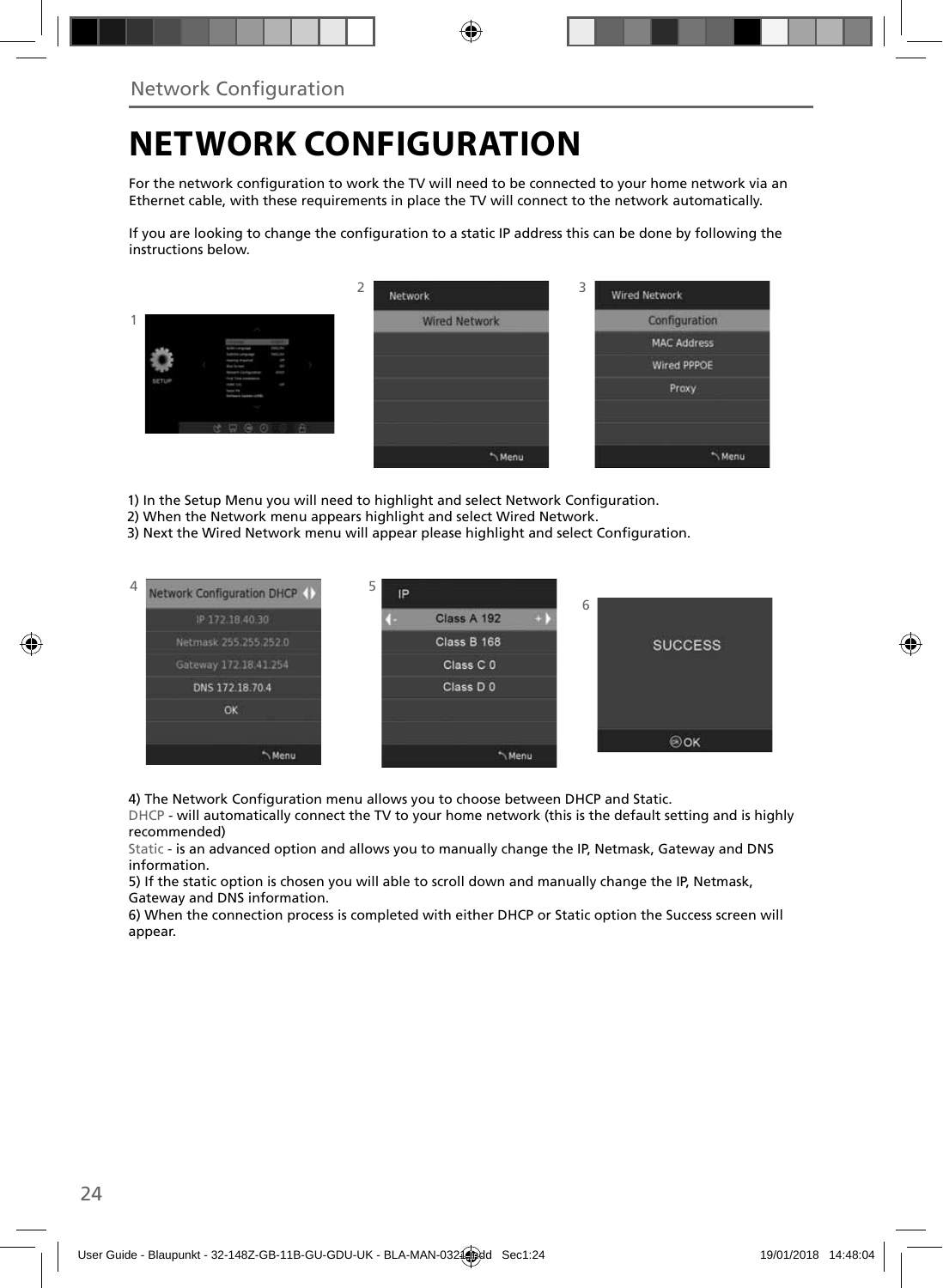### **DVD SETUP**

Applies to TV models with built in DVD player only.





To enter this menu please ensure the TV is in DVD source & press [DVD SETUP]

If you wish to make changes to any of the default settings, use the scroll  $\Box \Box \Box$  buttons. To confirm any settings press [OK] button. To exit this menu at anytime, press [DVD SETUP] button.

**TV Display** - Choose from the following options

| 4:3 Pan scan   | PS Traditional picture format, often used on old film        |  |  |
|----------------|--------------------------------------------------------------|--|--|
| 4:3 Letter box | LB Traditional picture which has been adapted for widescreen |  |  |
| Wide           | 16:9 Widescreen picture format                               |  |  |

**Speaker Setup** - Choose from the following options

| LT/RT  | Converts from multi-channel sound to mono   |
|--------|---------------------------------------------|
| Stereo | Converts from multi-channel sound to stereo |

**Dual Mono** - Choose from the following options

| Stereo   | Outputs 2 channels of sound both left and right                  |  |  |
|----------|------------------------------------------------------------------|--|--|
| Mono L   | Outputs left side sound                                          |  |  |
| Mono R   | Outputs right side sound                                         |  |  |
| Mix Mono | Outputs a single channel of sound but mix between right and left |  |  |

**Dynamic Range** - This is the difference between the quietest and loudest sounds. This setting works only with DVD discs recorded in Dolby digital.

| Full | Set this to listen with the range recorded on the disc                              |
|------|-------------------------------------------------------------------------------------|
| 3/4  | Set this to listen with a range equivalent to a normal television                   |
| 1/2  | Set this to listen with a smaller difference between the maximum and minimum volume |
| 1/4  | Set this to listen with a smaller difference between the maximum and minimum volume |
| Off  | Set dynamic range to off                                                            |

**TV Type** - Choose from the following options

| PAL         | For discs from UK/Europe, Asia, Australia etc |
|-------------|-----------------------------------------------|
| Multi       | For both NTSC and PAL                         |
| <b>NTSC</b> | For discs from North America, Japan etc       |

**Default** - Choose from the following options

| Reset | Resets all options in the 'DVD setup' menu back to the default settings |
|-------|-------------------------------------------------------------------------|
|       |                                                                         |

Tip: This TV/DVD player is pre-set to play Region 2 DVDs. In the event you wish to use the TV/DVD in another country that uses different region discs, please visit www.umc-uk.co.uk. Select 'Product Support', 'Changing Region'.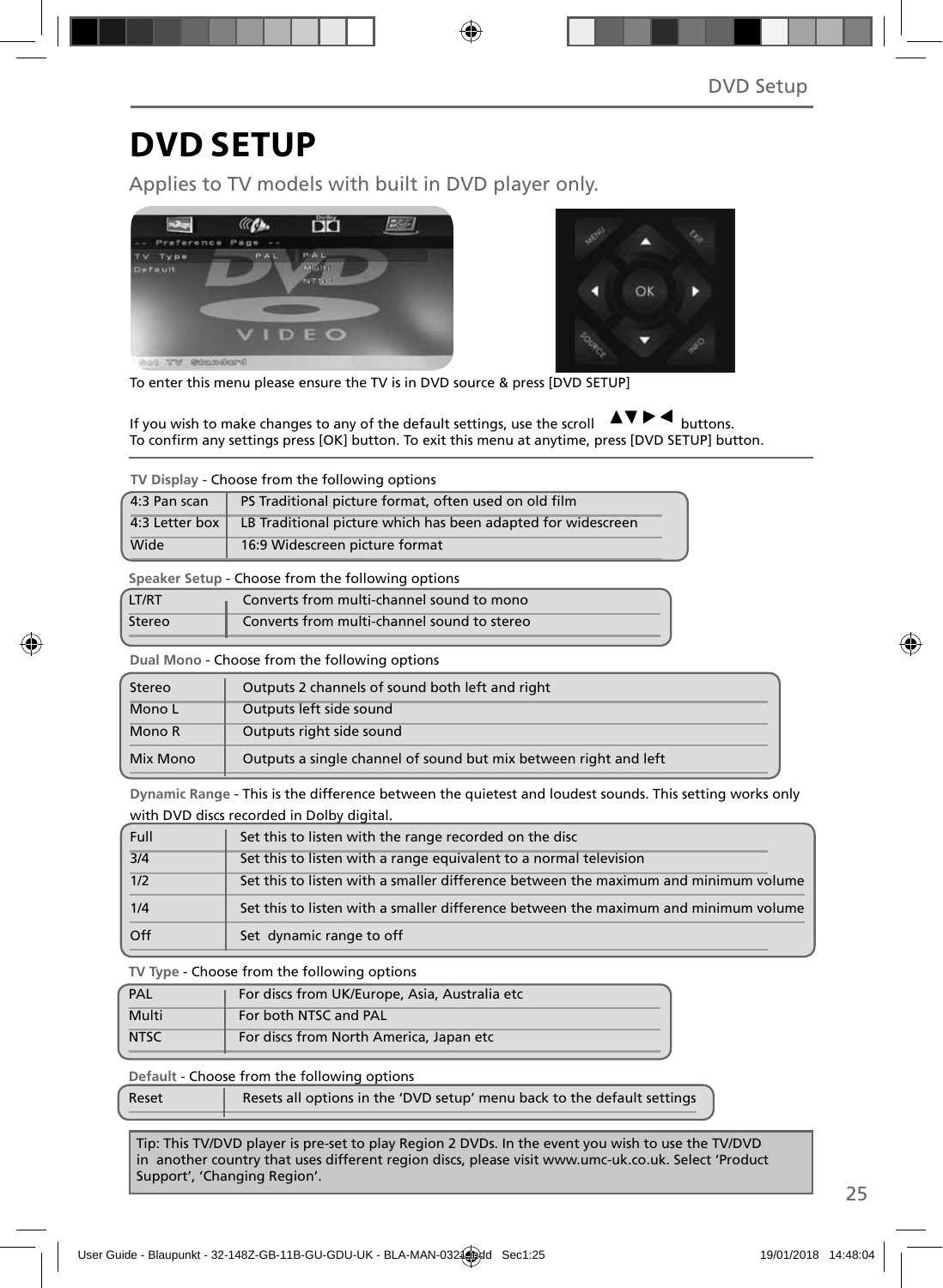## **7 DAY TV GUIDE**

TV Guide is available in Freeview TV mode. It provides information about forthcoming programmes (where supported by the Freeview channel). You can view the start and end time of all programmes and on all channels for the next 7 days and set reminders.

| 13 Jul. 2014<br>08:00 - 09:30 (1Hour30Min)                |                 | Entertainment                                      |              |
|-----------------------------------------------------------|-----------------|----------------------------------------------------|--------------|
| A selection of 20 of the best love songs by male artists. |                 |                                                    |              |
| 13 Jul. 2014<br>08:19                                     |                 |                                                    | 13 Jul. 2014 |
| 18 The HITS                                               | $08:00 - 09:30$ | 20 Love Songs From Him                             | Now          |
| <b>UKTV Br'tideas</b><br>19                               | $09:30 - 11:15$ | The Hitlist: On Demand                             | Next         |
| $20$ ftn                                                  | $11:15 - 12:00$ | Hits Chart - Today's Most Selected                 |              |
| <b>TMF</b><br>21                                          | $12:00 - 13:30$ | Scary Marys: 87-07                                 |              |
| Ideal World<br>22                                         |                 | 13:30 - 14:30 Freaky Friday the 13th!              |              |
| Film4<br>29                                               | 14:30 - 16:00   | Top 20 Freaks of Pop                               |              |
| $31$ ITV2 +1                                              | $16:00 - 20:00$ | Good Charlotte's 100 Greatest Dum                  |              |
| 710 BBC World Sv.                                         | $20:00 - 00:00$ | Good Charlotte's 100 Greatest Dum                  |              |
| Pre. Day <b>B</b> Next Day <b>B</b> Remind                | Freeview        | MOVE<br>$\lambda \rightarrow$<br>Info Info<br>Exit | <b>EXIT</b>  |

1) Press [TV GUIDE]. The following 7 Day TV Guide will appear..

2) Navigate through the menu using  $\Delta \nabla \triangleright$  4.

You can now:

View a previous day by pressing GREEN View the next day by pressing YELLOW Set a reminder by pressing BLUE

3) Press [EXIT] to exit the 7 day TV Guide

### Channel List

To view the channel list, please ensure that the TV is set to either the analogue or digital source and no menus or TV notifications are displayed.

| <b>Channel List</b>            |               |
|--------------------------------|---------------|
| 1 BBC ONE                      | <b>IDDA</b>   |
| 2 BBC TWO                      | <b>LODGE</b>  |
| 3 ITV                          | <b>LOTAL</b>  |
| 4 Channel 4                    | 10N           |
| 5 Channel 5                    | <b>Fights</b> |
| 6 ITV2                         | m             |
| <b>7 BBC THREE</b>             | <b>ISBN</b>   |
| 9 BBC FOUR                     | <b>STAY</b>   |
| <b>10 ITV3</b>                 | m             |
| <b>11 PICK</b>                 | m             |
| ۰D<br><b>EHD SD Radio BAIL</b> | Move<br>Ext   |

1) Press [OK] on the remote control and the channel list menu will appear.

2) Scroll through the channel list by using  $\blacktriangle \blacktriangledown$  buttons then press [OK] to view the channel that is currently highlighted.

You can also:

View Freeview HD channels by pressing RED View standard definition Freeview channels by pressing GREEN View radio channels by pressing YELLOW View all channels by pressing BLUE

3) Press [EXIT] to exit the channel list.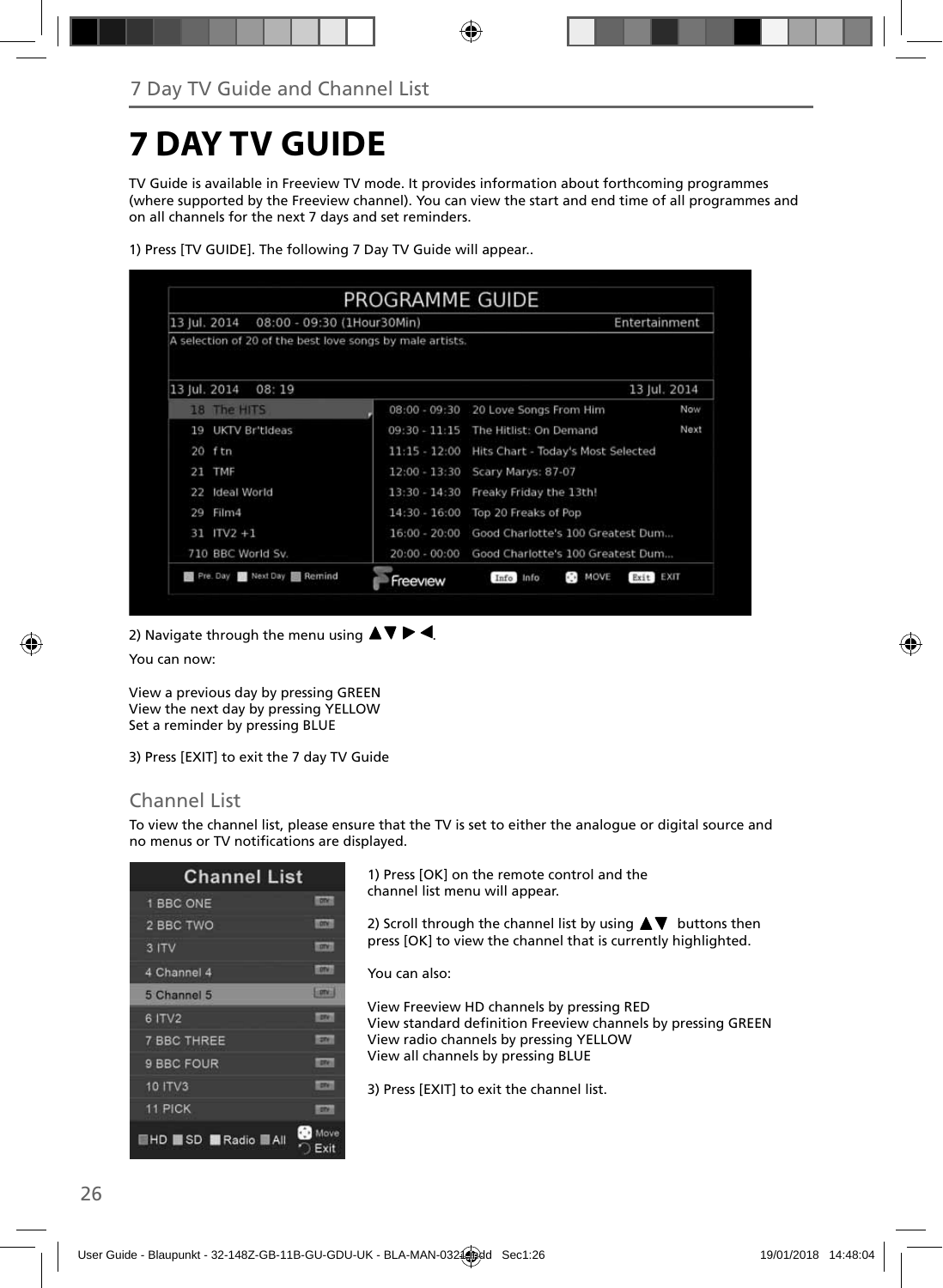## **USB MODE/MEDIA PLAYER**

USB mode offers playback of various different types of content that you have saved on your USB Memory Stick.

On switching to USB source the below menu screen will appear. The content will be divided into Photo, Music, Movie and Text based on file type.



1) You can navigate through the menus using the scroll  $\blacktriangle\blacktriangledown\blacktriangleright\blacktriangleleft$  buttons. To confirm the item you wish to play/view press [OK] button.



2) Select the drive you require. (If your drive only has 1 partition you will only see 1 item).



3) You can now access the item. Press OK to view. 4) While viewing, you can control the item by



using the remote control buttons (below) or by pressing ( i ) and using  $\triangle \blacktriangledown \blacktriangleright \blacktriangleleft$  and (OK)



Tip: If you experience a playback issue, please ensure the files being used are the correct format (example - the picture plays but no sound) See technical specification page for compatible file types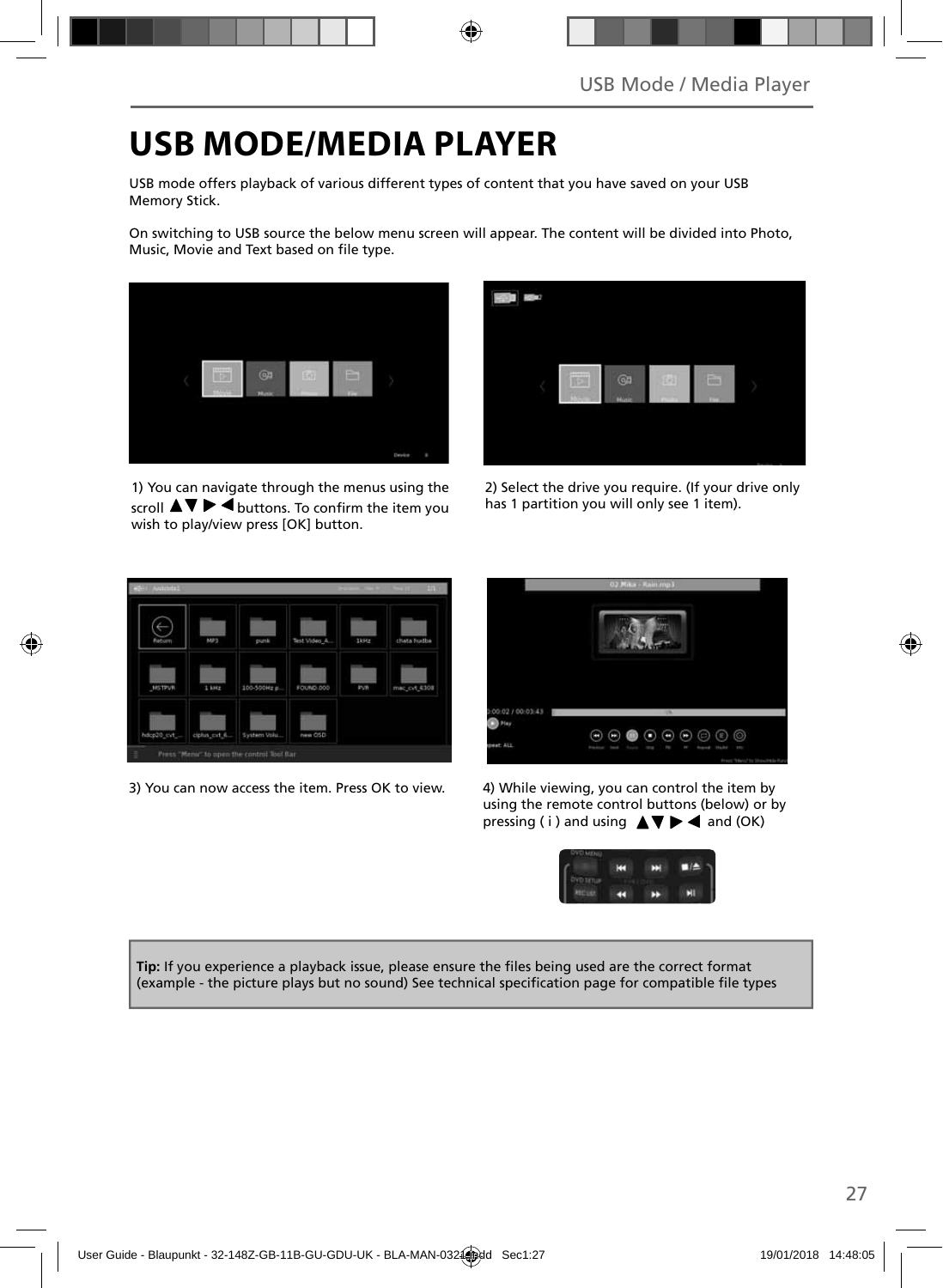### **USB RECORD - FREEVIEW/SAORVIEW MODE**

USB RECORD – FREEVIEW/SAORVIEW MODE

Built into this television is a USB record facility. This function is available in Freeview/Saorview mode when used in conjunction with a compatible USB memory stick or USB hard drive. The benefits of this are as follows:

- Pause live TV and then playback, fast forward and rewind (up to live TV)
- One button record, if you decide you want to record the current programme
- Easy programmable recording from the 7 day TV Guide
- Record TV and watch/listen back on your computer/laptop

Due to the nature of the product, it is necessary to use a high speed USB memory stick (as the TV reads from and writes to the memory stick at the same time, some memory sticks may not be suitable)

You can purchase high speed memory sticks from some computer stores, alternatively, we have a selection of tested and compatible memory sticks available to purchase directly from the helpline/web site.

Minimum Specification - USB Memory Stick

| <b>Read Speed</b>  | 20 MB/s (Mega Byte Per Second) |
|--------------------|--------------------------------|
| <b>Write Speed</b> | 6 MB/s (Mega Byte Per Second)  |

**If you wish to use a USB portable hard drive larger than 32GB, please refer to the FAQ section at the rear of this user guide.**

### Pause Live TV (Time Shift)

Pausing Live TV is very simple.



 $(W)$  - Press the play/pause button and the television will pause and the live content will be recorded. To resume watching press play/pause again.

 $\left(\bullet\right)$  - Press fast forward to go forward in a recording (i.e. to skip adverts)

 $\bigcirc$  - Press fast rewind to go back in a recording (i.e. if you fast forwarded too far)

Tip: When you switch the TV to standby or change channel the Time Shift memory is wiped. To restart time shift you must press play/pause button.

#### One Button Record

At any point in time you may decide to record the current channel that you are watching. To do this you need to press the red button highlighted below.



Tip: This television contains one TV tuner, therefore it can only record the channel you are watching or record one channel while the television is in standby mode.

Note: USB record function is only avilable in Freeview/Saorview TV mode. Due to copyright laws and illegal copying/recording it is not possible to record to/from any other input/output source.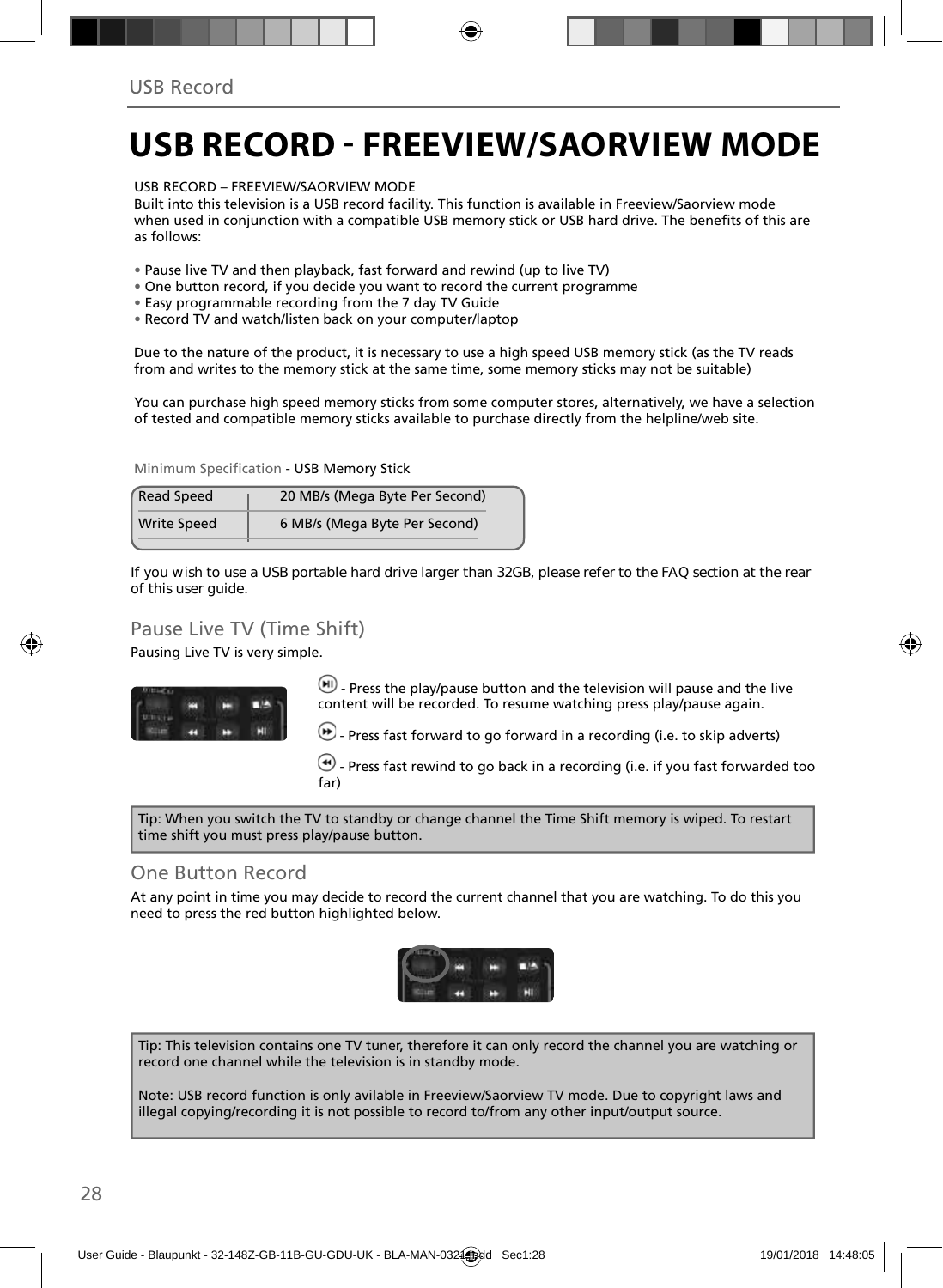### **USING YOUR TV WITH A SKY DIGITAL SET TOP BOX**

#### **Option 1) Connecting your TV to your Sky box (when both the TV and Sky Box are located in the same room)**

Depending on your Sky Box & TV model, connect either by SCART or HDMI cables (available separately) .

If connecting by SCART, select the 'Input source' on the TV as SCART. If your TV does not have SCART, please refer to 'Connections' pages in this user guide for alternative ways to connect.

If connecting by HDMI, select the 'Input source' on the TV as HDMI (if the TV has more than 1 HDMI port, ensure you select the input source to match the HDMI numbered port on the rear of the TV).

If you wish to use your Sky remote to operate the TV's functions, you will need a Sky remote control (Revision 9 or later) and you will need to program a 4 digit code into it. See bottom of this page.

#### **Option 2) Connecting your TV to your Sky box (when your Sky box is located in a different room to the TV)**

Please note, if you are adding a 'Magic Eye/TV Link' to your system so that you can use your Sky remote control to change the Sky channel in the room where the 2nd TV is located, please refer to the instructions included with the TV link/magic eye in order to ensure the RF or RF2 output on your Sky box is powered on. (The red LED light on the TV link/magic eye will light up if the RF / RF2 output is correctly set



up) If you do not have the instructions that came with the TV link/magic eye, instructions on how to do it can be found on our web site.

1) To tune the TV to the Sky box, on the 2nd TV, select the 'Analogue' input source.

2) Select the channel that you wish to store the Sky box/channel on. (If you do not use channels 1-5 because you no longer have analogue terrestrial channels after digital switchover, you may choose to select channel 1 to store the Sky box/channel, if you still have and use analogue channels 1-5, you may for example decide that channel 6 is the best option for you)

3) Press the corresponding number on the remote control to select the desired analogue channel chosen as per point 2 above.

4) On the TV remote control, press Menu. Now navigate through the menus to select Manual Tuning or Analogue Manual tuning (refer to the Tuning/Channel menu section of this user guide if necessary)

5) Manually tune in the channel (usually, the Sky box is at a frequency between 800Mhz and 850Mhz) once the Sky box/channel is found, press 'OK' to store it.

If you wish to use your Sky remote to operate the TV's functions, you will need a Sky remote control (Revision 9 or later) and you will need to programme a 4 digit code into it. See below.

**Using a Sky remote or a universal remote to operate your TV** 

**Sky remote control** - If you wish to use your Sky remote to operate the basic functions of your TV, you need to program a 4 digit code into it. Please note - you will need a Sky Revision 9 remote control (or later). **The code required for this television is 2134.** If you wish to upgrade/replace your existing Sky remote control to the latest version, you can do so on our website.

**Universal remote control** - If you wish to use a Universal remote control to operate your TV, please refer to the website for a full list of codes. (Please note we only have codes for One for All branded remote controls, if you have an alternative brand of Universal remote, please refer to the manufacturer for the code.)

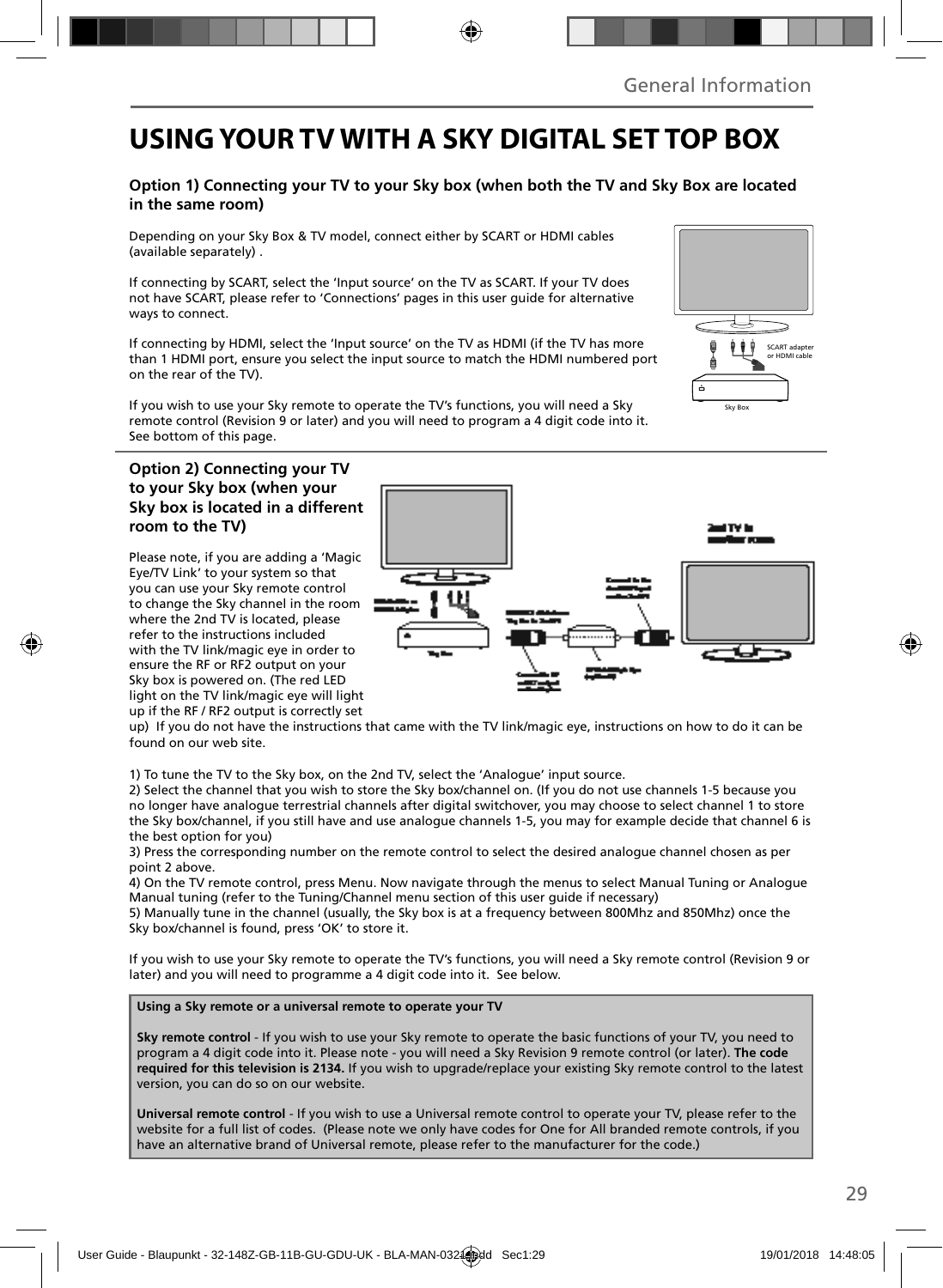## **FREQUENTLY ASKED QUESTIONS**

| General<br>(For TV models with<br>digital optical audio<br>output) | I would like to have louder<br>sound by connecting additional<br>speakers. For TV models with<br>digital optical audio output.        | 1) Use the 3.5mm headphone output and a 3.5mm to phono cable (available separately) to<br>connect to an amplifier/surround sound system. Please note this will deactivate the TV's built<br>in speakers.<br>2) Connect a digital optical audio cable from the TV's digital optical audio output to your<br>amplifier/surround systems digital optical audio input.                                                                                                                                                                                                                                                                  |  |
|--------------------------------------------------------------------|---------------------------------------------------------------------------------------------------------------------------------------|-------------------------------------------------------------------------------------------------------------------------------------------------------------------------------------------------------------------------------------------------------------------------------------------------------------------------------------------------------------------------------------------------------------------------------------------------------------------------------------------------------------------------------------------------------------------------------------------------------------------------------------|--|
| General                                                            | Why are some options in the<br>menu unavailable and greyed<br>out.                                                                    | Some options are only available in certain sources, i.e. HDMI. They are<br>unavailable in the other sources where they have no affect.                                                                                                                                                                                                                                                                                                                                                                                                                                                                                              |  |
| General                                                            | Can I stop my TV automatically<br>turning off after 4hrs?                                                                             | Yes, in the 'Time' menu settings, scroll down to Auto standby and select OFF.                                                                                                                                                                                                                                                                                                                                                                                                                                                                                                                                                       |  |
| <b>TV</b>                                                          | I have tuned in Digital TV but I<br>am not receiving any or all of the<br>channels and/or the channels I<br>receive are breaking up.  | 1) Check you are in an area that can receive Freeview/Saorview, visit www.freeview.co.uk or<br>www.saorview.ie<br>2) Check you are using an aerial that is able to receive a good digital signal. In most cases,<br>you will need an outdoor digital hi-gain/wideband aerial. In areas that have excellent<br>digital coverage, you may be able to use a loft type aerial but it is highly likely that you will<br>also need to connect a booster between the back of the TV and the TV aerial wall socket.<br>Unfortunately, to receive a good enough digital signal, it is not possible to use a portable/<br>indoor type aerial. |  |
| <b>TV</b>                                                          | I have re-tuned my television<br>but when I switch it off it is not<br>storing the channels.                                          | If the TV does not save the channels when you power it off, it's likely the channel database<br>has become corrupt.<br>1) Turn off the TV.<br>2) Remove the RF/Aerial cable from the rear of the TV and then turn the TV back on again.<br>3) Using the remote control, press Menu followed by 8-8-8-8 to enter the initial setup/first<br>time installation menu.<br>4) Press OK (let the TV run the full tuning process).<br>5) Once completed, turn off the TV, reconnect the RF/Aerial cable then turn the TV back<br>on again.<br>6) Repeat steps 3 & 4.                                                                       |  |
| <b>VCR/DVD</b><br>Recorder                                         | I have connected the TV to my<br>VCR or DVD Recorder via SCART<br>but it is not recording.                                            | In addition to connecting via SCART, you should connect the aerial cable from the wall<br>socket to your VCR/DVD Recorder and another aerial cable from the VCR/DVD Recorder to<br>the TV.                                                                                                                                                                                                                                                                                                                                                                                                                                          |  |
| <b>Game Consoles</b>                                               | I have connected my<br>Playstation/Xbox to the TV via<br>HDMI, but I am not receiving<br>any pictures or sound on my<br>Television.   | 1) Ensure the TVs' source is set to HDMI.<br>2) Check your settings on your Playstation/Xbox are as per the Playstation/Xbox<br>instruction manual.                                                                                                                                                                                                                                                                                                                                                                                                                                                                                 |  |
| Game Consoles                                                      | I have connected my<br>Playstation/Xbox to the TV via<br>Component cables (red, green<br>& blue) but I am not receiving<br>any sound. | Component cables only provide HD pictures. For the sound you will need to connect the red<br>& white audio cables on the Playstation/Xbox to the red & white phono inputs (or mini AV<br>input where fitted) on the rear of the TV. Please refer to the 'Connections' pages.                                                                                                                                                                                                                                                                                                                                                        |  |
| System Lock                                                        | I have changed the password<br>on the television and now<br>forgotten it.                                                             | There is a master password of 4711, to gain access to the TV menu and reset the<br>normal password.                                                                                                                                                                                                                                                                                                                                                                                                                                                                                                                                 |  |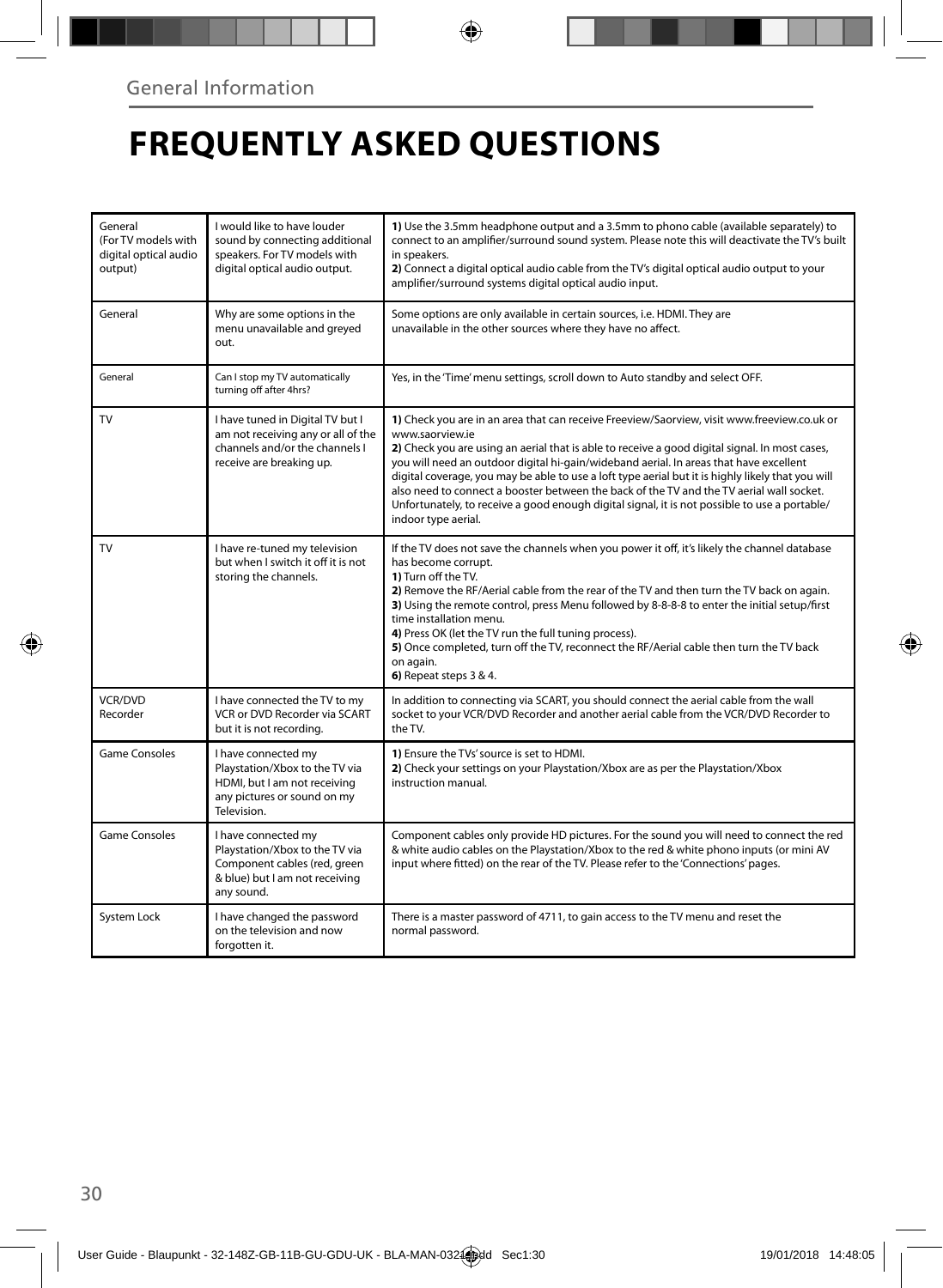## **FREQUENTLY ASKED QUESTIONS**

| <b>USB Mode</b> | I have inserted a USB Memory<br>Key, but the TV does not<br>recognise it. | Ensure the USB Memory Key is formatted to type FAT32.                                                                                                                                                                                                                                                                                                                                                |  |
|-----------------|---------------------------------------------------------------------------|------------------------------------------------------------------------------------------------------------------------------------------------------------------------------------------------------------------------------------------------------------------------------------------------------------------------------------------------------------------------------------------------------|--|
| <b>USB Mode</b> | Using a USB portable hard drive<br>/ larger than 32GB.                    | If you wish to use a portable hard drive larger than 32GB, please note that it must be<br>formatted to the FAT32 file system in order to operate on this TV. Windows XP/Vista<br>computers are only capable of formatting up to 32GB, therefore, you will need a software<br>programme/utility to format larger hard drives.<br>Please refer to the website, www.umc-uk.co.uk, for more information. |  |
| <b>DVD</b>      | I have inserted a disc but it is<br>not playing.                          | 1) Ensure you have inserted the disc facing the correct way.<br>2) Ensure the disc is clean and is not scratched.<br>3) Some copied discs will not play.<br>4) Check the DVD is a region 2 disc - to change the region of the DVD player, refer to<br>www.umc-uk.co.uk, select 'Changing DVD Region' in the 'Product Support' section                                                                |  |
| <b>DVD</b>      | I have pressed the eject button<br>but the disc is not coming out.        | To eject the disc hold the stop/eject button for 4 seconds.                                                                                                                                                                                                                                                                                                                                          |  |
| Freeview HD     | Lcannot access all Freeview<br>channels.                                  | Some data channels for Freeview can only be obtained when the TV's ethernet port is<br>connected to your router.                                                                                                                                                                                                                                                                                     |  |
| Freeview HD     | I cannot find the Freeview HD<br>channels.                                | Freeview HD channels found during tuning will be placed in channel positions above 100.<br>For example, 101 (BBC1 HD), 102 (BBC2 HD) etc.                                                                                                                                                                                                                                                            |  |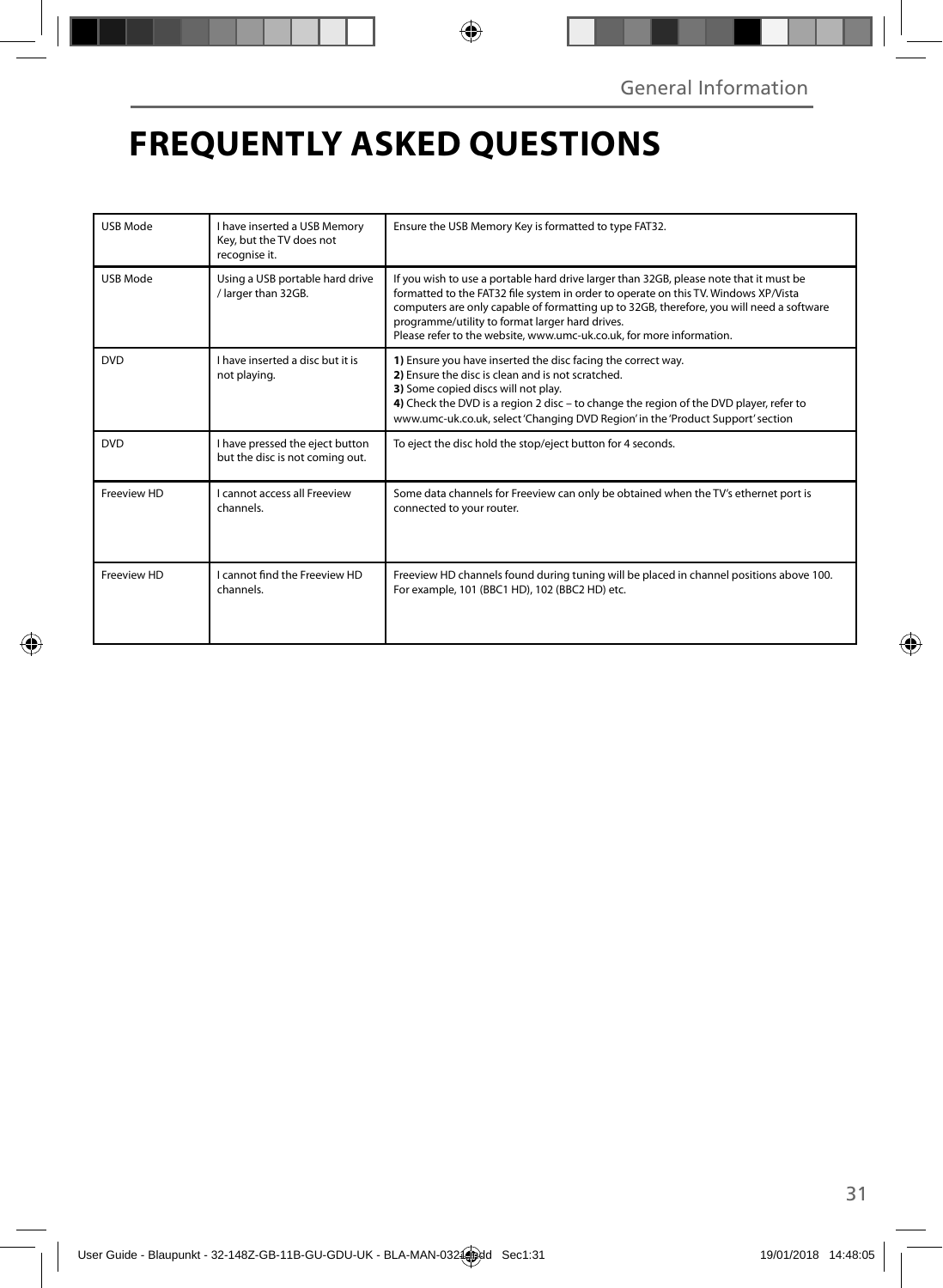# **TECHNICAL SPECIFICATION**

### **Product fiche**

| <b>Trademark</b>                                                                                    | <b>Blaupunkt</b>                        |                                           |  |
|-----------------------------------------------------------------------------------------------------|-----------------------------------------|-------------------------------------------|--|
| <b>Model ID</b>                                                                                     | 32/148Z-GB-11B-GU<br>32/148Z-GB-11B-GKU | 32/148Z-GB-11B-GDU<br>32/148Z-GB-11B-GKDU |  |
| Energy effiency class                                                                               | A+                                      |                                           |  |
| Visible screen size (diagonal)                                                                      | 81 cm / 32 inches                       |                                           |  |
| On mode power consumption                                                                           | 31.0W                                   |                                           |  |
| Annual energy consumption *1                                                                        | 45 kWh                                  |                                           |  |
| Standby power consumption *2                                                                        | < 0.50 W                                |                                           |  |
| Off mode power consumption                                                                          | 0 <sub>W</sub>                          |                                           |  |
| Screen resolution                                                                                   | 1366 (H) x 768 (V)                      |                                           |  |
| *1: Energy consumption XYZ kWh per year, based on the power consumption of the television operating |                                         |                                           |  |

4 hours per day for 365 days. The actual energy consumption will depend on how the television is used. \*2: When the TV is turned off with the remote control/standby button and no function is active.

### **Additional Technical Information**

| <b>RF</b>                       | 75 ohm Antenna / Analog / DVB                                                                                                                                                                |                                                           |  |
|---------------------------------|----------------------------------------------------------------------------------------------------------------------------------------------------------------------------------------------|-----------------------------------------------------------|--|
| Inputs                          | 3 x HDMI, 2 x USB, 1 x VGA/PC,<br>1 x 3.5mm jack for PC audio input,<br>1 x Mini Component/YPbPr, 1 x Composite Video / CVBS,<br>1 x L/R audio for Composite Video / CVBS, & Component/YPbPr |                                                           |  |
| Sound Outputs                   | 1 x Digital Optical Audio output, 1 x 3.5mm Headphone                                                                                                                                        |                                                           |  |
| Speaker / Amplifier Watts (RMS) | $2 \times 10 / 2 \times 8$                                                                                                                                                                   |                                                           |  |
| Voltage and power consumption   | 110-240V 50 / 60Hz<br>31/45/70W<br>(ecomode/standard/max)                                                                                                                                    | 110-240V 50 / 60Hz<br>31/45/80W<br>(ecomode/standard/max) |  |
| Dimensions including stand (mm) | 739 W x 493 H x 179 D                                                                                                                                                                        |                                                           |  |
| Net weight (Kgs)                | 5                                                                                                                                                                                            | 5.3                                                       |  |
| <b>Wall Mounting</b>            | VESA 200 x 100 (mm)                                                                                                                                                                          |                                                           |  |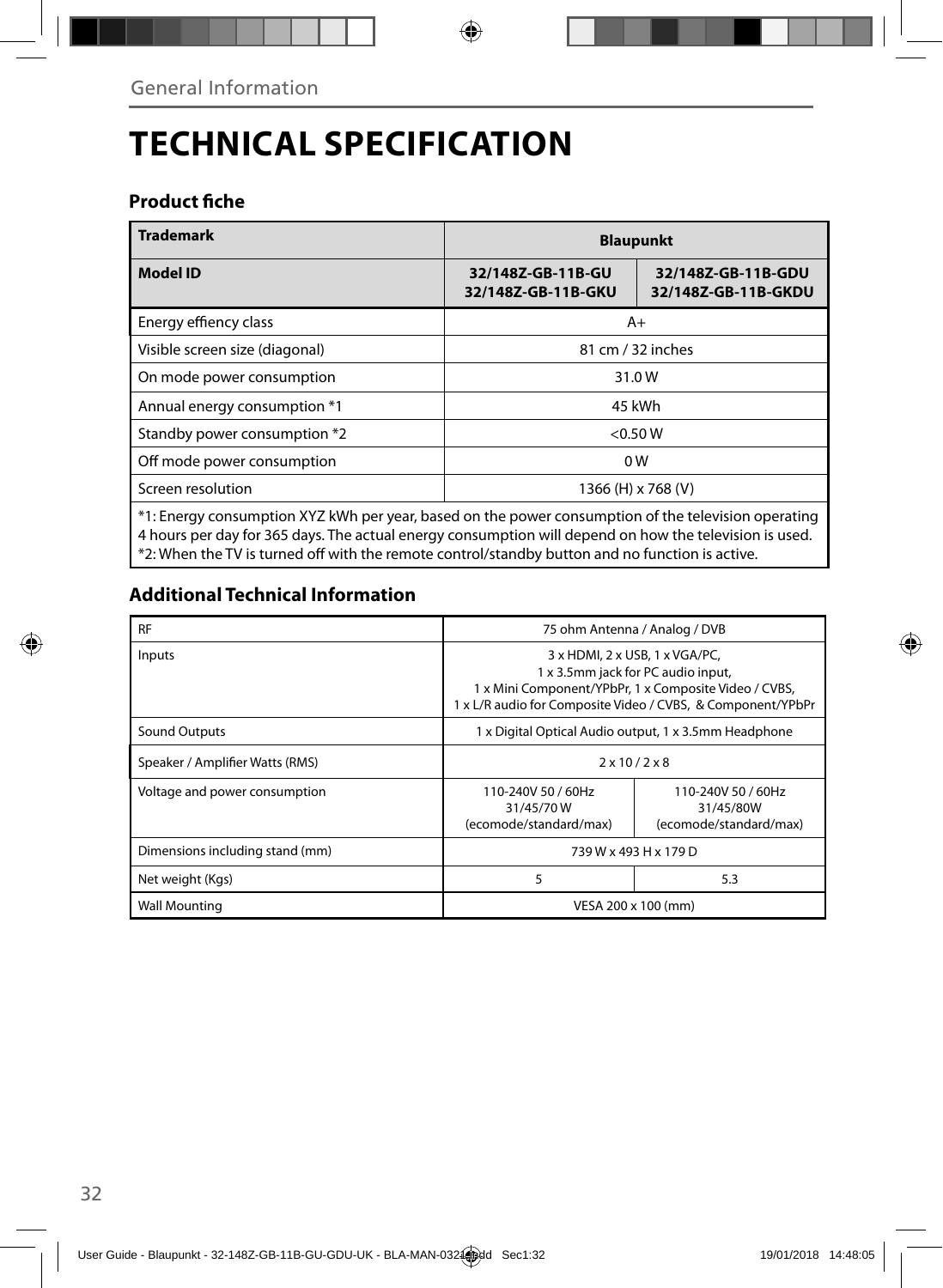# **TECHNICAL SPECIFICATION**

### **Compatible files in USB Mode**

| Media | File Ext.              | Video Decoder                    |                                   |                                                              |
|-------|------------------------|----------------------------------|-----------------------------------|--------------------------------------------------------------|
|       |                        | Video                            | Audio                             | Remark                                                       |
| Movie | .mpg/.mpeg<br>/.dat    | MPEG-1, MPEG-2                   | MP3, WMA,<br>AAC, LPCM,           | 1920×1080<br>Max Solution:<br>40 Mbps<br>Max Data Rate:      |
|       | .ts/.trp/.tp/.<br>m2ts | MPEG-2, H.264, VC1, AVS          |                                   |                                                              |
|       | .vob                   | MPEG-2                           |                                   |                                                              |
|       | mp4                    | MPEG-4, Xvid, H.264              |                                   |                                                              |
|       | .rm/.rmvb              | Rm codec                         |                                   |                                                              |
|       | .mkv                   | MPEG-1, MPEG-2, MPEG-4,<br>H.264 |                                   |                                                              |
|       |                        | MPEG-2, MPEG-4,                  |                                   |                                                              |
|       | .avi                   | Xvid, H.264                      |                                   |                                                              |
|       | Motion JPEG            | <b>JPEG</b>                      |                                   | Max Solution:<br>$640\times480$<br>Max Data Rate:<br>10 Mbps |
|       | .asf, wmv              | VC <sub>1</sub>                  |                                   | Max Solution:<br>1920×1080<br>Max Data Rate:<br>40 Mbps      |
|       | .flv/.swf              | H.264, AVC, Sorenson             |                                   |                                                              |
|       |                        | H.263                            |                                   |                                                              |
| Music | .mp3                   |                                  | MPEG1/2 (Layer1<br>Layer2 Layer3) | Sample<br>Rate: 16KHz~48KHz<br>32K~448Kbps<br>BitRate:       |
|       | .wma/.asf              |                                  | <b>WMA</b>                        | 128Kbps~320Kbps<br>BitRate:<br>:8KHz-48KHz<br>Sampling rate  |
|       |                        |                                  | WMA pro                           | BitRate:<br><768Kbps<br>Sampling rate<br>$: -96KHz$          |
|       | .ogg                   | $\sim$                           | OGG                               | Sample Rate:<br>$-48KHz$                                     |
|       | .m4a/.aac              | $\sim$                           | AAC HEAAC                         | 8K~48KHz<br>Sample Rate:<br><b>Bit Rate:</b><br>24K~384Kbps  |
|       |                        | Progressive JPEG                 |                                   | Max Resolution:<br>$1024 \times 768$                         |
| Photo | .jpg/                  |                                  |                                   | Max Resolution:                                              |
|       | .jpeg                  | <b>Baseline JPEG</b>             |                                   | 1920×8×1088×8                                                |
|       | .bmp                   | <b>BMP</b>                       |                                   | Max Resolution:                                              |
|       |                        |                                  |                                   | 9600×6400                                                    |
|       | .png                   | Non-Interlaced                   |                                   | Max Resolution:<br>9600×6400                                 |
|       |                        | Interlaced                       |                                   | Max Resolution:<br>1200×800                                  |